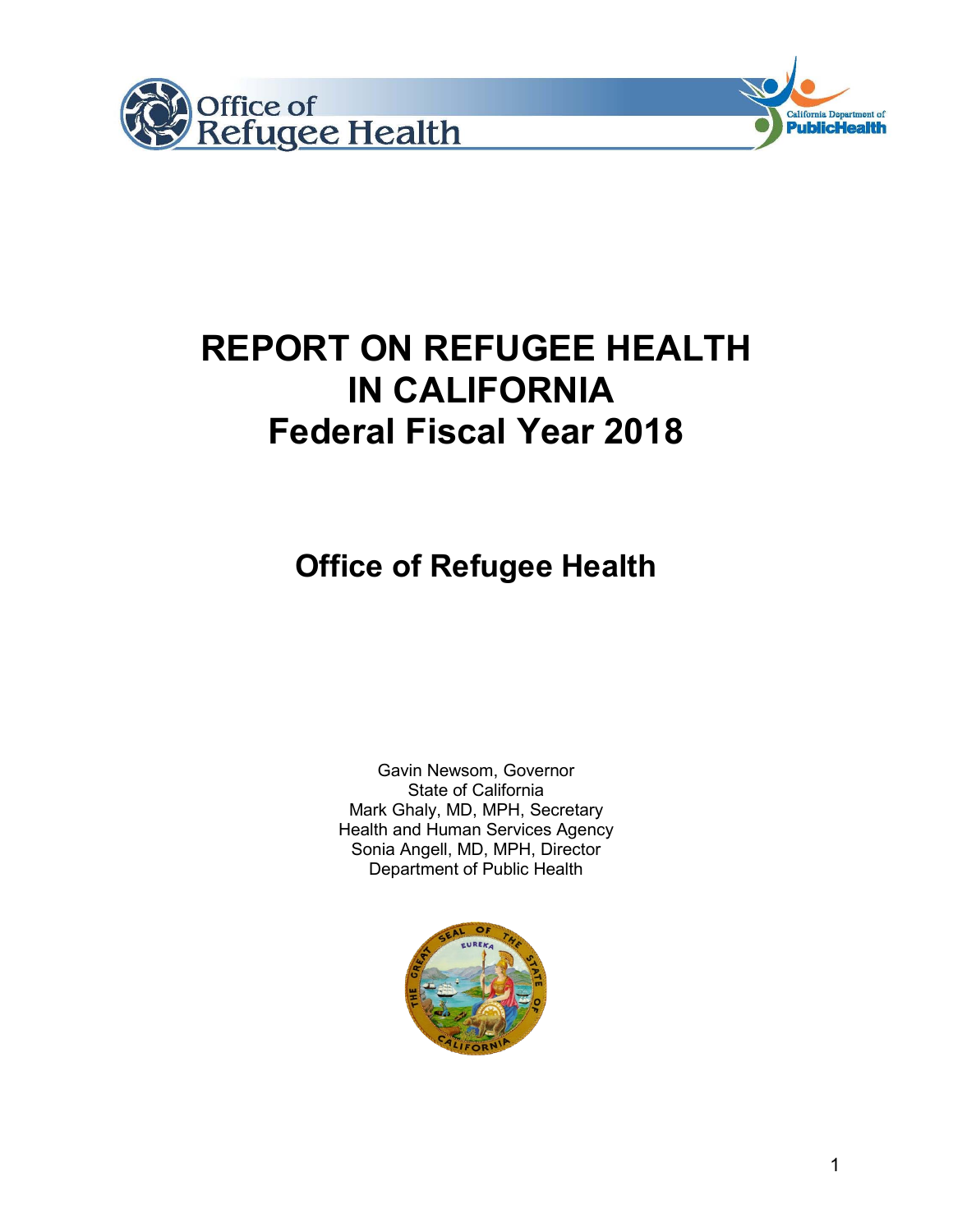| Data Tables FY 2017-2018                                      |
|---------------------------------------------------------------|
|                                                               |
|                                                               |
|                                                               |
|                                                               |
| Figures FY 2017-2018                                          |
|                                                               |
|                                                               |
|                                                               |
|                                                               |
|                                                               |
|                                                               |
| Appendix                                                      |
| Figure 5. Arrivals by Region and Year, FY 2005-2018 16        |
| Table 5. Arrivals by County, Age Group, Sex, FY 2005-2018  17 |
| Table 6. Arrivals by Country of Origin, FY 2001-2018 18-21    |

# **TABLE OF CONTENTS**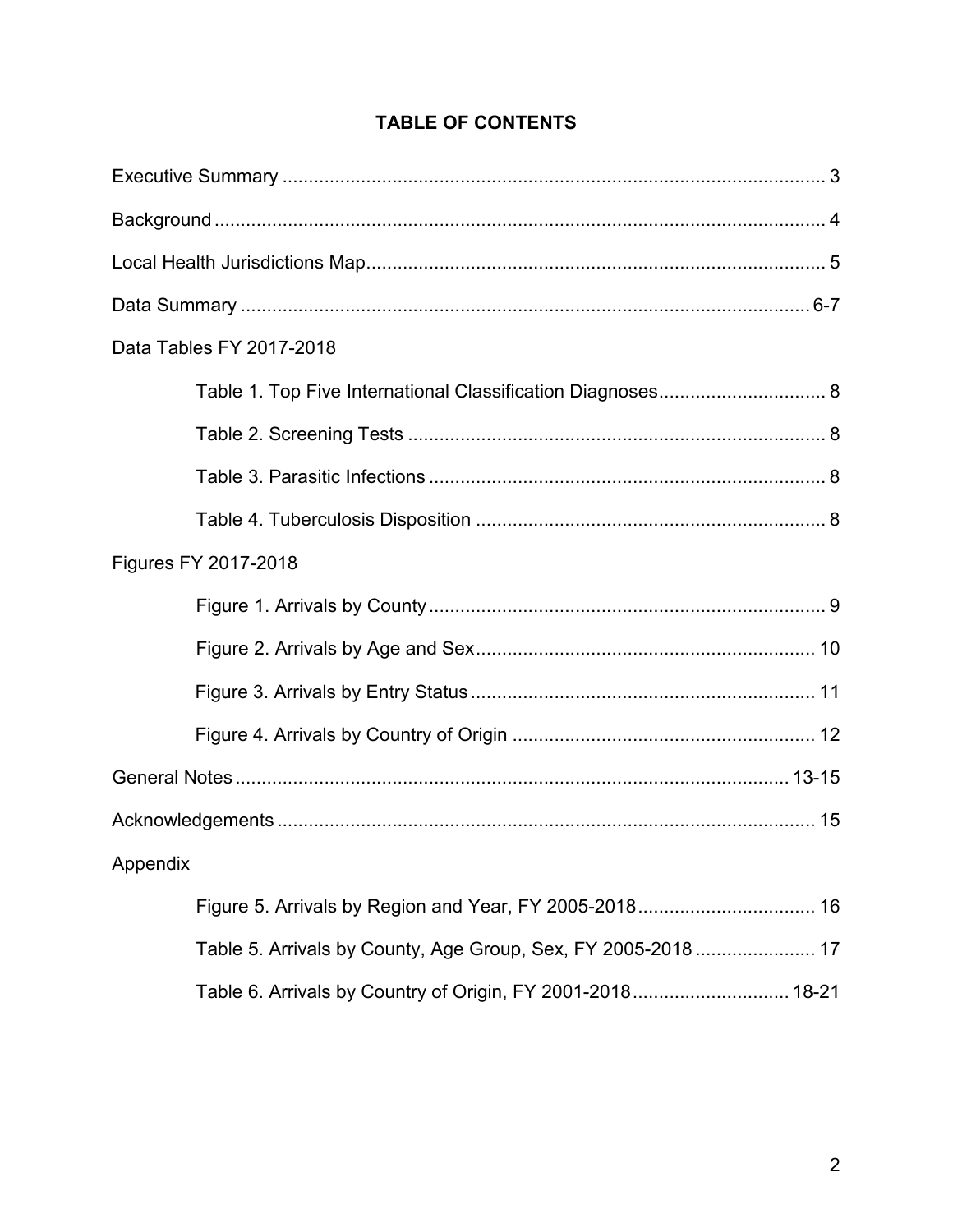#### **EXECUTIVE SUMMARY**

(Note: All reference to years is based on federal fiscal year [FY] October 1 - September 30.)

The Office of Refugee Health (ORH) Data Report is prepared annually to provide an overview of the latest data on demographic characteristics and health conditions among the refugee population in California. In FY 2018, the number of arriving refugees decreased by more than half compared to numbers from previous years. Even with a historically low number of arrivals, the data continues to show significant disparities in regards to infectious disease incidence, chronic disease indicators and health risk factors.

The intended purpose of this report is to inform state and local refugee stakeholders in the planning and assessment of policy development relating to refugee resettlement and resource allocation. Furthermore, the data analyzed over time, location and demographics will allow ORH and other state and local public health programs to better assess the health disparities among this population. Continued monitoring and surveillance is especially important for California, the recipient state of the largest number of arriving refuges in the nation, in order to promote long-term success and quality of life for the refugee population.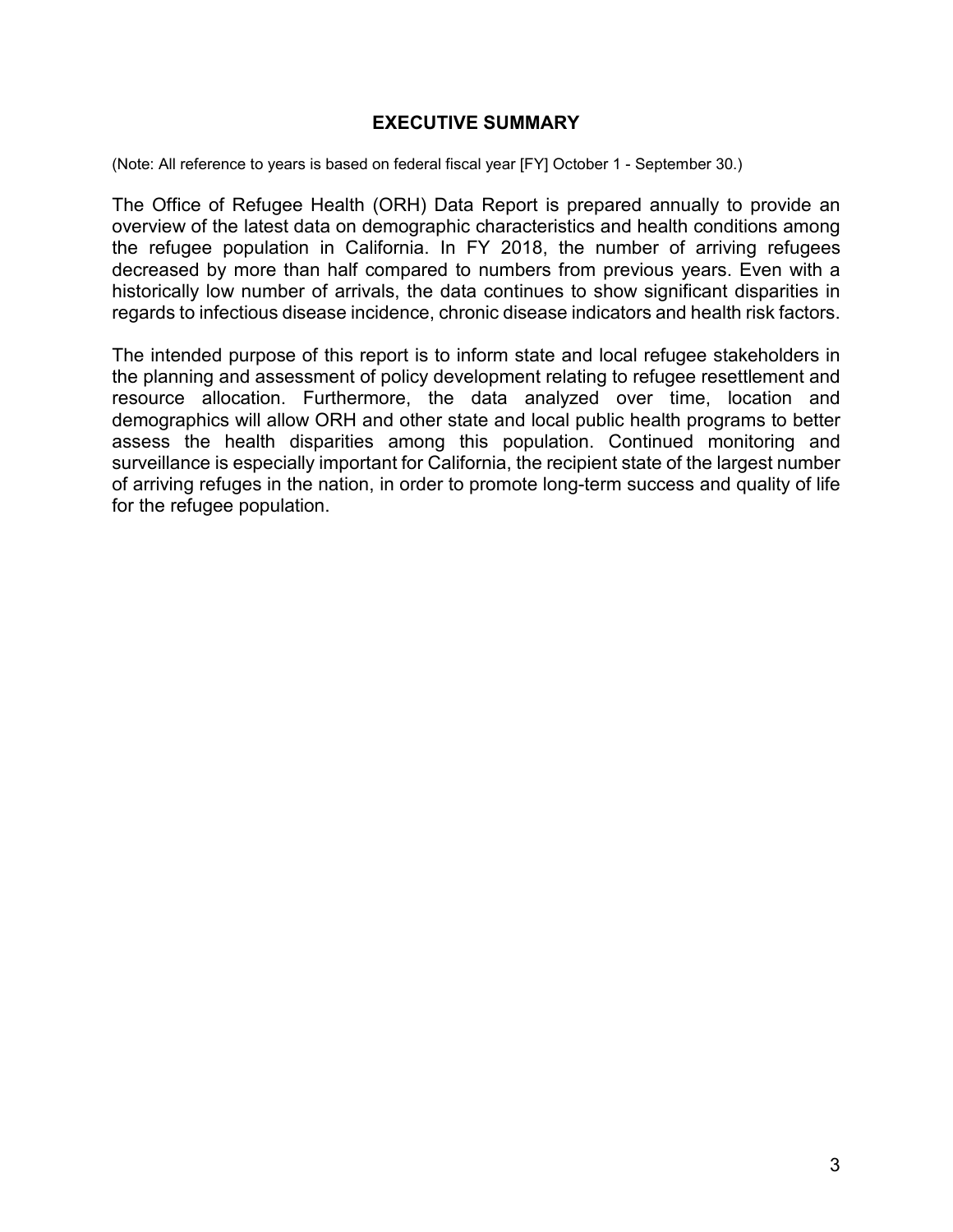#### **BACKGROUND**

The Refugee Act of 1980 was passed by Congress in order to standardize resettlement services for all refugees admitted to the U.S. The Act also provides the legal basis for the Office of Refugee Resettlement (ORR) to provide federal funding and services to refugees at state and local levels. With funding from ORR, the California Department of Public Health (CDPH), Office of Refugee Health (ORH) was established in 1981 to provide statewide leadership in refugee health and to coordinate refugee health services in California. The framework for CDPH/ORH is built upon leading state and national recommendations for refugee health that includes the provision of comprehensive health assessments, culturally and linguistically competent services, health education and promotion activities, and data collection and surveillance.

Under the Refugee Health Assessment Program (RHAP), the CDPH/ORH allocates federal Refugee Medical Assistance funds from the ORR to refugee-impacted local health jurisdictions (LHJs) statewide (See map on page 5). LHJs plan and coordinate with public and private health providers, mental health providers, social services agencies, community-based organizations, voluntary agencies, etc., to enhance access to health care for refugees. The health and demographic information collected by LHJs provides early diagnosis, intervention, referral and health education for chronic and communicable diseases, assessment of immunization status for children and adults, continuity of care through medical record transfer, and statewide standardization of services provided.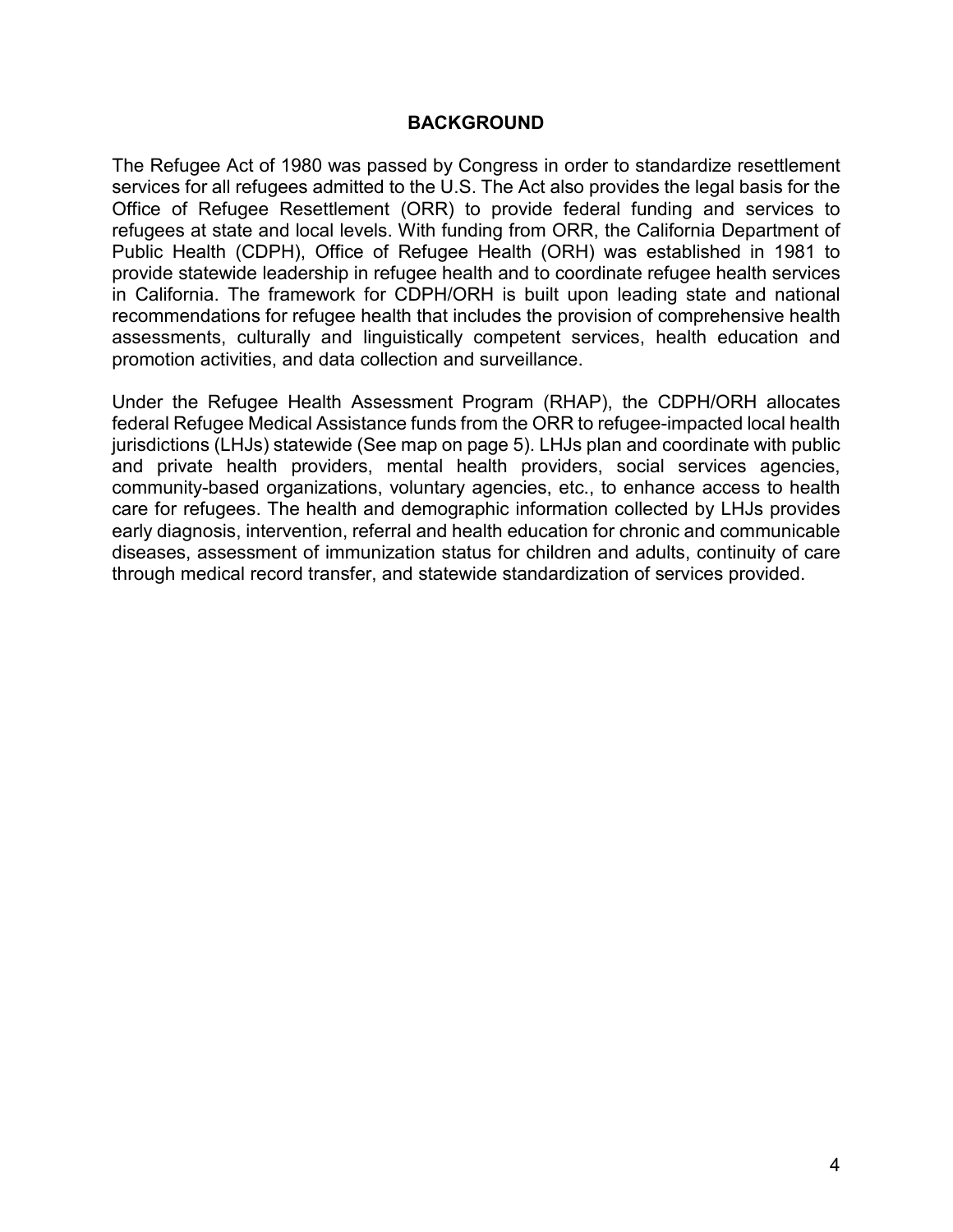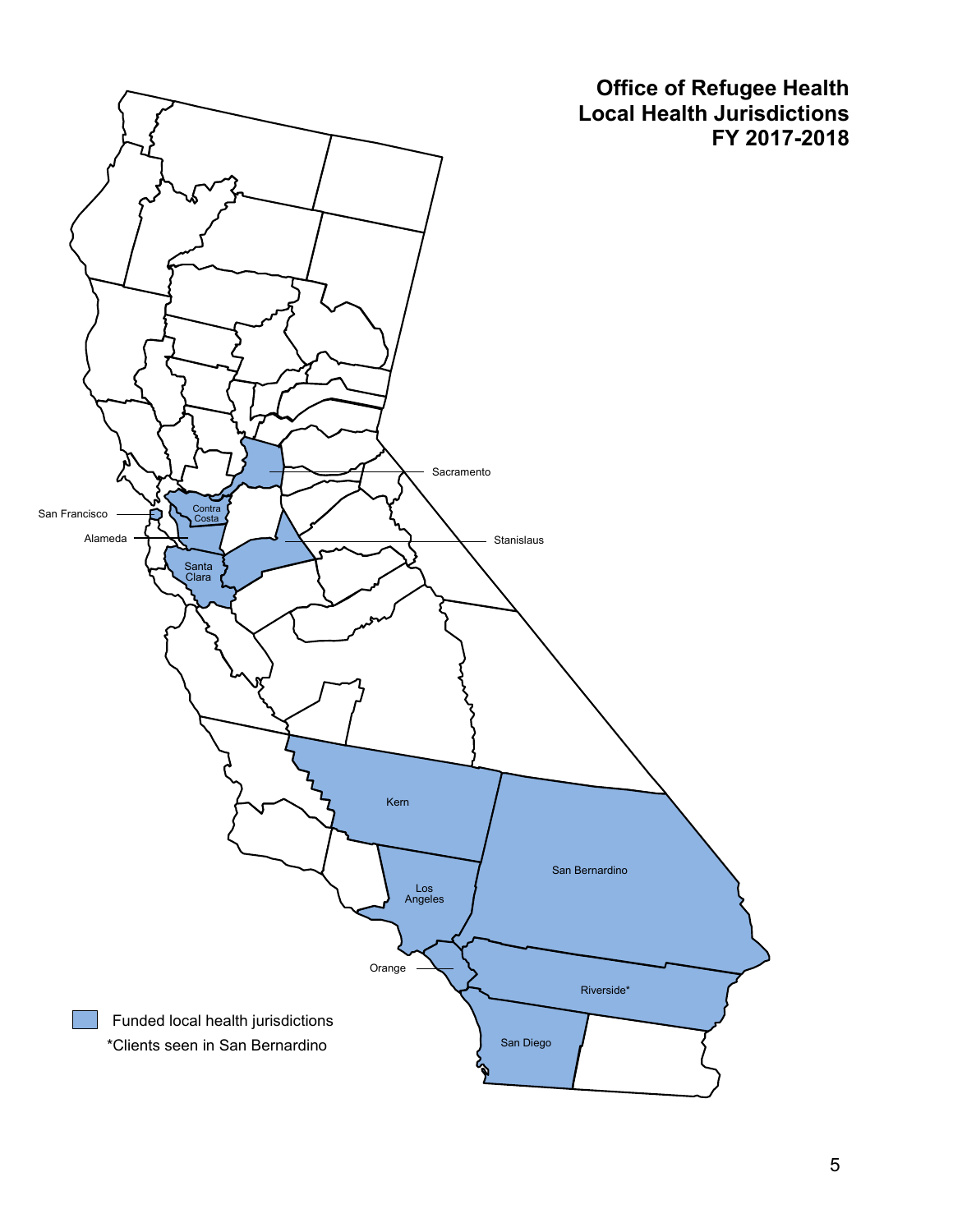#### **DATA SUMMARY**

Over the past five years, an average of approximately 70,000 refugees have resettled in the United States annually, with the state of California receiving 15-17% of arriving refugees. However, executive orders enacted in 2018 lowered the refugee admission ceiling to 45,000 nationally. The total number of arrivals into the U.S. for FY 2018 were 22,491 (U.S. Department of State, Bureau of Population, Refugees and Migration). The expected number of arrivals will continue to decline with the ceiling determination for FY 2019 capped at 30,000, the lowest since Congress passed the Refugee Act of 1980.

The following report includes demographic and health screening data for FY 2001-2018. The number of arrivals represent refugees who underwent a health assessment within 90 days of arrival into the U.S. Data collected by LHJs are entered into the Refugee Health Electronic Information System (RHEIS) and undergo quality control measures for analysis. Methods of analysis include descriptive, trend, and ratios.

With the institution of the admission limits, the number of arrivals into California declined dramatically by 54% from the previous fiscal year to the lowest since 2001 at 5,337 screened cases [Figure 5]. From 2001 to 2018 [Table 6], California received more than 133,000 refugees coming from 167 countries and speaking more than 144 different languages. In FY 2018, California received the most refugees from Afghanistan (63.8%), Ukraine (6.8%), and China (3.8%) [Figure 4].

The distribution of arrivals for FY 2018 across the LHJs is as follows: Sacramento (52.0%), Los Angeles (12.1%), San Diego (11.7%), Stanislaus (6.3%), Alameda (5.8%), San Francisco (5.2%), Contra Costa (3.0%), Santa Clara (2.2%), Orange (1.2%), San Bernardino (0.5%) and Kern (0.1%) [Figure 1 and Table 5-Appendix]. Despite the decreasing ceiling admissions over the past two years, Sacramento continues to receive the highest number of arrivals statewide. As shown in Figure 2, the overall median age at arrival was 27 and the gender distribution was 49% female and 51% male. Of the varying age groups, regardless of sex, the largest group of arrivals (28%) were 6-18 years old.

To maintain consistency with Center for Disease Control and Prevention (CDC) medical guidelines, RHEIS collects health screening information that aims to improve the health of the refugee population. The guidelines are based on principles of best practices and include screenings for clinical conditions that are suggestive of underlying health conditions. Since refugees come from diverse regions of the world that are predisposed to various health risks and diseases, domestic screening and evaluation is important for newly arrived refugees. According to the International Classification of Diagnoses (ICDs), the leading diagnosis reported among arrivals for FY 2018 continues to be dental caries (21.8%) [Table 1].

The screening tests in Tables 2, 3 and 4 were selected for evaluating conditions commonly detected among refugees upon arrival. The Screening Tests Guidelines on the General Notes page outlines individuals who are required to obtain screening tests according to age, sex, and country of origin. Of the 5,337 screened cases, the following reported tests were required for all refugees arriving into California: hepatitis B surface antigen (HbsAg), ova and parasite, glucose, strongyloides and certain sexually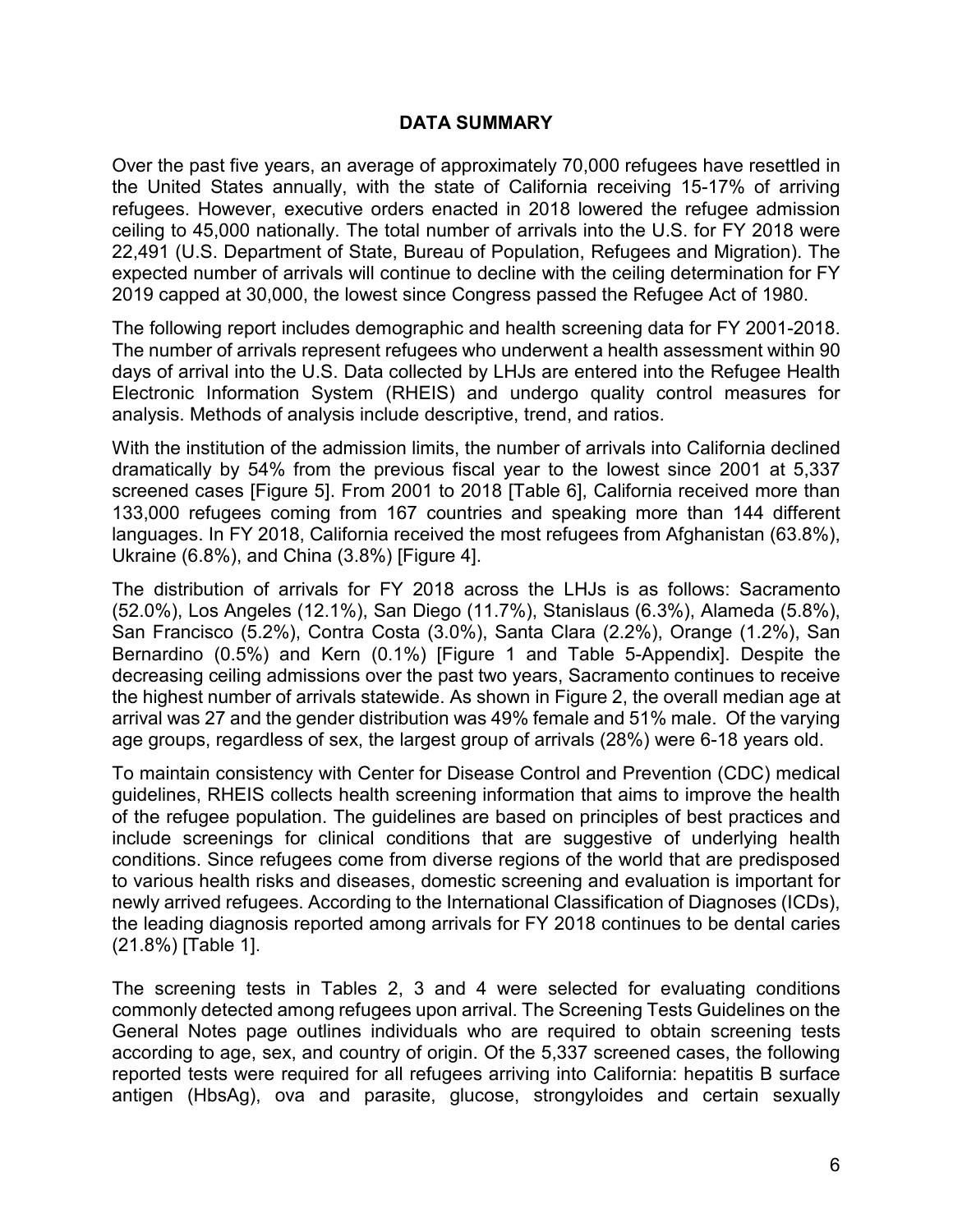transmitted infections (STIs). Of those screened, 2.7% tested positive for HbsAg, 3.3% tested positive for strongyloides, 0.5% tested positive for STIs (includes HIV, syphilis and chlamydia), and 6.1% presented elevated glucose levels.

Among arrivals with a Sub-Saharan African country of origin, 135 refugees were screened for Schistosomiasis, of which 18.5% of valid cases (excludes not applicable) tested positive. For those with missing screening results, presumptive treatment was completed in the pre-departure country.

Individuals within a specific age/sex group were screened for the following: syphilis, chlamydia, pregnancy, and blood lead. In recent years, refugee children in the U.S. have shown an increased average rate of blood lead level (BLL) at 5 mcg/dl or above. Thus, we focused our evaluation on refugee children (0-16 years of age). Among the 2,000 cases screened for lead levels, 44.7% reported elevated lead levels.

With the continuing rise of refugee women arriving in the U.S., the need to address reproductive health outcomes of this population is essential to ensure appropriate care is available. In total, 8.8% tested positive for being pregnant within 90 days of arrival.

According to ova and parasite test results [Table 3], 30.1% of those screened had at least one pathogenic parasite detected in the stool samples collected at the initial assessment visit. Parasites detected are listed in the Screening Tests Guidelines on the General Notes page.

In regards to tuberculosis disposition [Table 4], 10.3% arrivals were classified as latent tuberculosis infection (TB II and TB IV) while 89.5% had no TB exposure. Individuals with significant health screening findings received further treatment as needed from their primary care physician.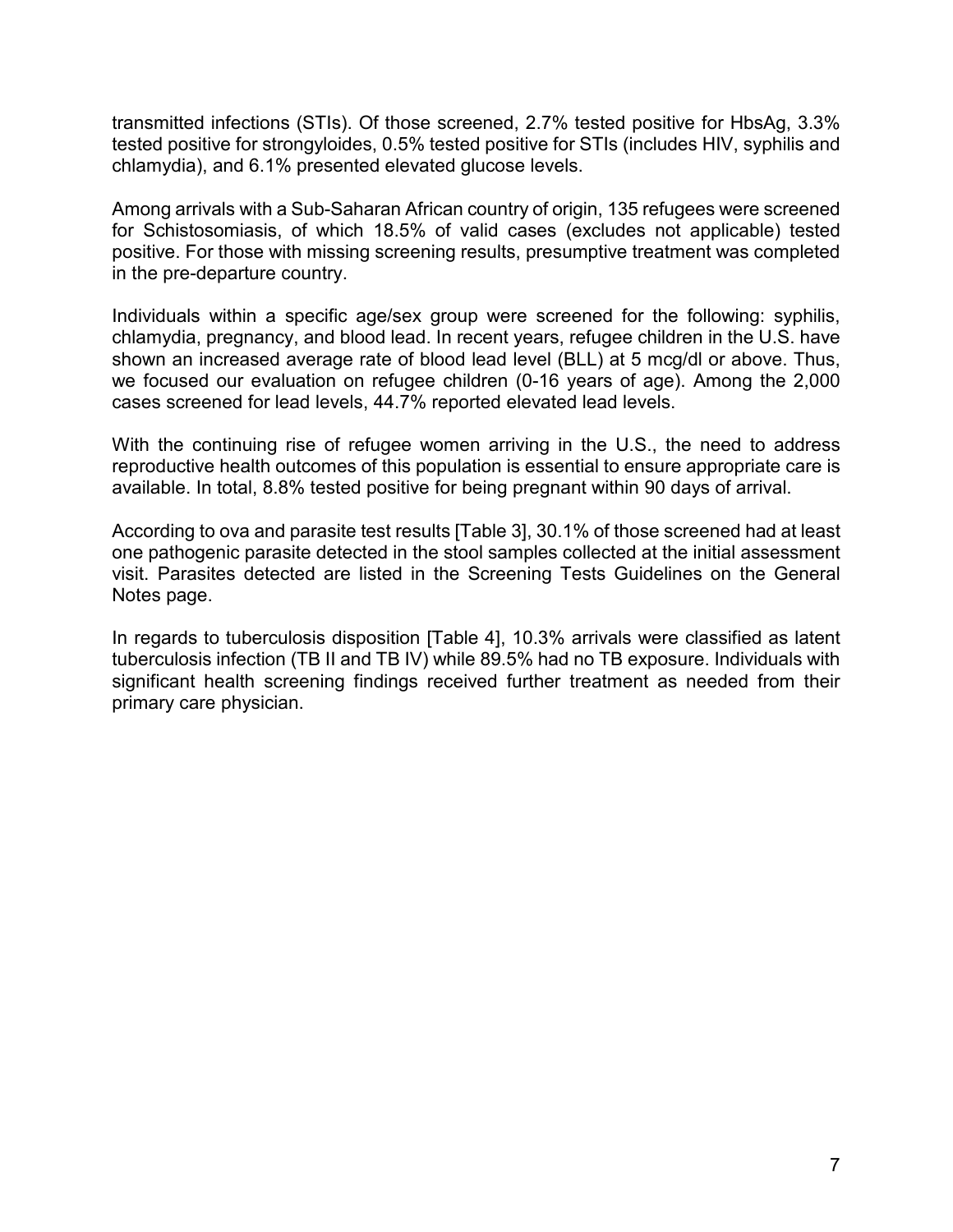## **HEALTH SCREENING DATA TABLES**

| Table 1. Top Five International Classification Of Diseases Among Arrivals*: California FY 2017-2018 |      |       |  |  |  |  |  |  |  |  |  |
|-----------------------------------------------------------------------------------------------------|------|-------|--|--|--|--|--|--|--|--|--|
| <b>Diagnoses</b>                                                                                    | No.  | %     |  |  |  |  |  |  |  |  |  |
| Dental Caries (K02.9)                                                                               | 1587 | 21.8% |  |  |  |  |  |  |  |  |  |
| Elevated Lead Levels** (R78.7)                                                                      | 747  | 10.3% |  |  |  |  |  |  |  |  |  |
| Obesity (E66)                                                                                       | 367  | 5.0%  |  |  |  |  |  |  |  |  |  |
| Anemia (D64.9)                                                                                      | 284  | 3.9%  |  |  |  |  |  |  |  |  |  |
| Hyperlipidemia (E78.5)                                                                              | 275  | 3.8%  |  |  |  |  |  |  |  |  |  |

\*ICD diagnoses are mutually exclusive. One individual may have several diagnoses.

\*\*Among children <17 years old; lead level elevated range at ≥5 µg/dL

| Table 2. Screening Tests: California FY 2017-2018 |      |                                                   |     |                                          |  |  |  |  |  |  |  |  |
|---------------------------------------------------|------|---------------------------------------------------|-----|------------------------------------------|--|--|--|--|--|--|--|--|
|                                                   |      | Availability of valid data*<br>for screening test |     | Cases with<br>positive/elevated† results |  |  |  |  |  |  |  |  |
|                                                   | No.  | %                                                 | No. | %                                        |  |  |  |  |  |  |  |  |
| Hepatitis B Surface Antigen (HBsAg)               | 4237 | 79.4%                                             | 114 | 2.7%                                     |  |  |  |  |  |  |  |  |
| Sexually Transmitted Infections (STIs)**          | 6858 | 78.2%                                             | 36  | 0.5%                                     |  |  |  |  |  |  |  |  |
| Pregnancy                                         | 1256 | 23.5%                                             | 110 | 8.8%                                     |  |  |  |  |  |  |  |  |
| Glucose (Random)                                  | 3212 | 60.2%                                             | 197 | 6.1%                                     |  |  |  |  |  |  |  |  |
| Blood Lead (<17 years old)                        | 2000 | 37.5%                                             | 893 | 44.7%                                    |  |  |  |  |  |  |  |  |

A total of 5,337 cases were screened for FFY 2017-2018

\*Case responses with missing values or "not applicable" were excluded

\*\*Includes HIV, syphilis, and/or chlamydia

† Serum glucose level elevated range at ≥140 mg/dL. Lead level elevated range at ≥5 µg/dL

| Table 3. Parasitic Infections: California FY 2017-2018 |                       |      |                             |  |  |  |  |  |  |  |  |  |
|--------------------------------------------------------|-----------------------|------|-----------------------------|--|--|--|--|--|--|--|--|--|
|                                                        | <b>Total Screened</b> |      | Cases with positive results |  |  |  |  |  |  |  |  |  |
| No.<br>No.<br>%                                        |                       |      |                             |  |  |  |  |  |  |  |  |  |
| Schistosomiasis*                                       | 135                   | 25   | 18.5%                       |  |  |  |  |  |  |  |  |  |
| Strongyloides*                                         | 4291                  | 143  | 3.3%                        |  |  |  |  |  |  |  |  |  |
| Intestinal Parasites**                                 | 4584                  | 1380 | 30.1%                       |  |  |  |  |  |  |  |  |  |

\*Detected by serology

\*\*At least one intestinal parasites† detected in stool sample

† See General Notes for list of parasites (non-pathogenic excluded)

| Table 4. Tuberculosis Disposition: California FY 2017-2018 |      |          |  |  |  |  |  |  |  |  |  |  |  |
|------------------------------------------------------------|------|----------|--|--|--|--|--|--|--|--|--|--|--|
| %<br>No.                                                   |      |          |  |  |  |  |  |  |  |  |  |  |  |
| TB Class 0 (No TB exposure, not infected)                  | 4173 | 89.5%    |  |  |  |  |  |  |  |  |  |  |  |
| <b>TB Class II (TB infection, no disease)</b>              | 471  | $10.1\%$ |  |  |  |  |  |  |  |  |  |  |  |
| <b>TB Class IV (TB, not clinically active)</b>             |      | $0.2\%$  |  |  |  |  |  |  |  |  |  |  |  |
| TB Class I (TB exposure, no infection)                     |      | $0.2\%$  |  |  |  |  |  |  |  |  |  |  |  |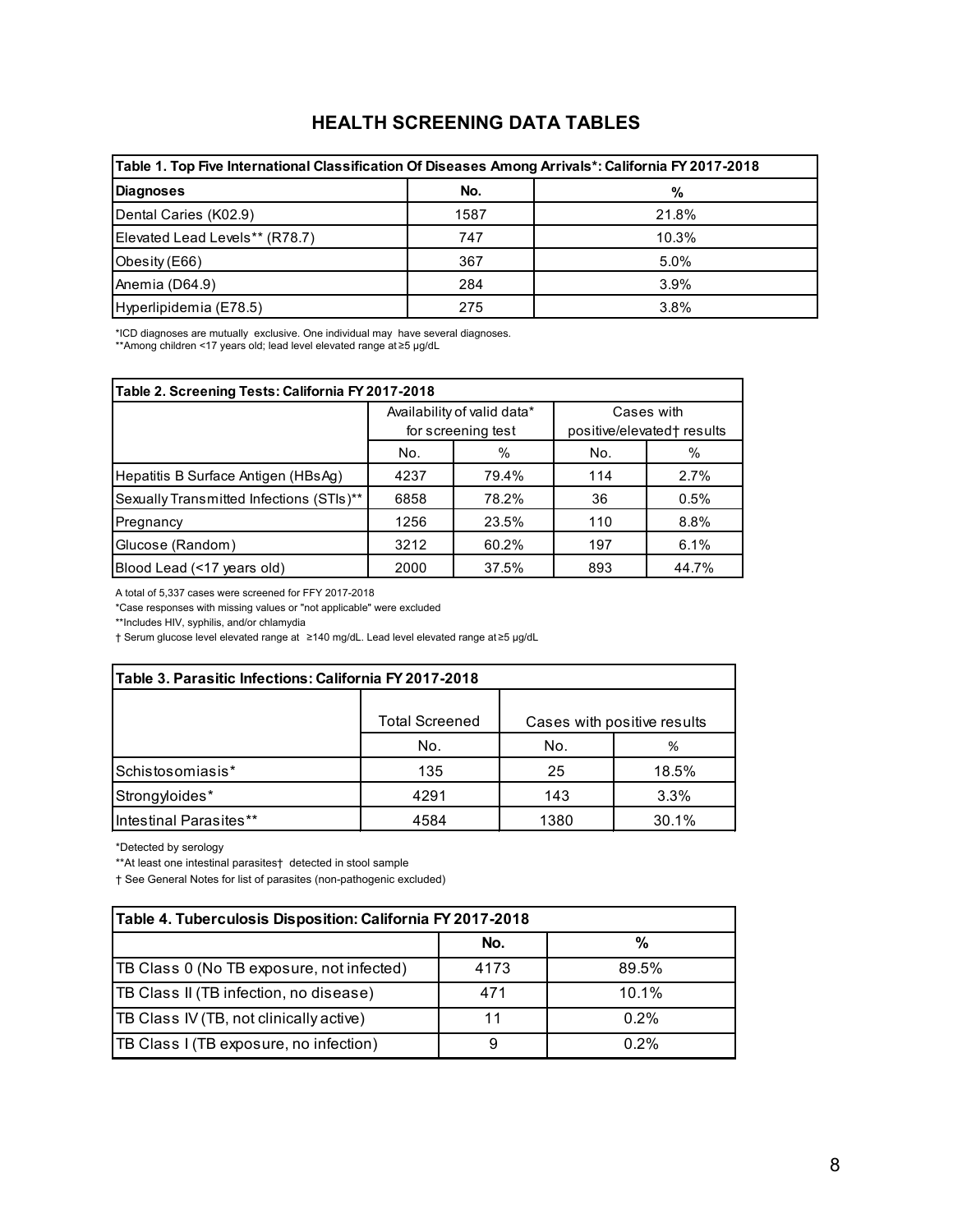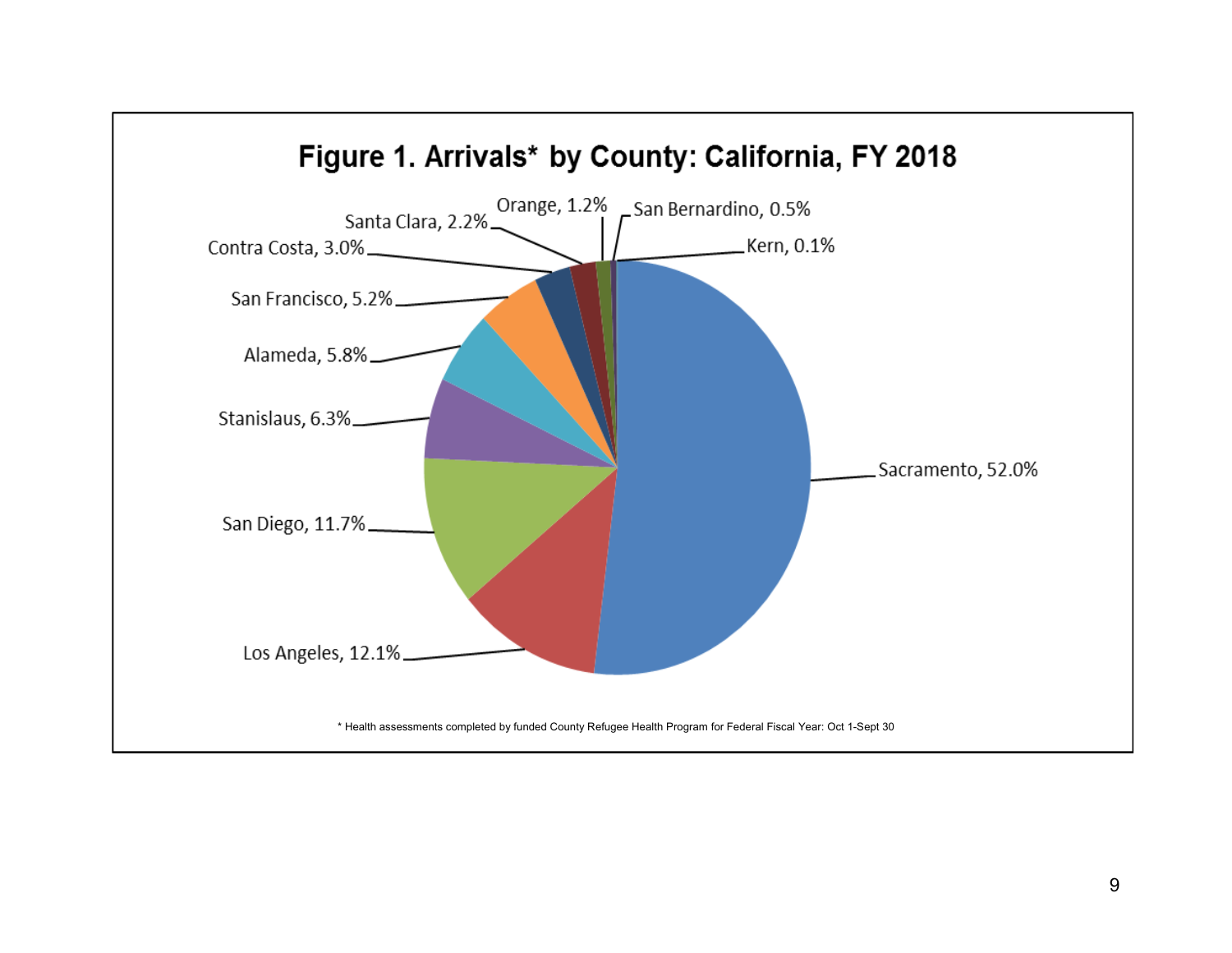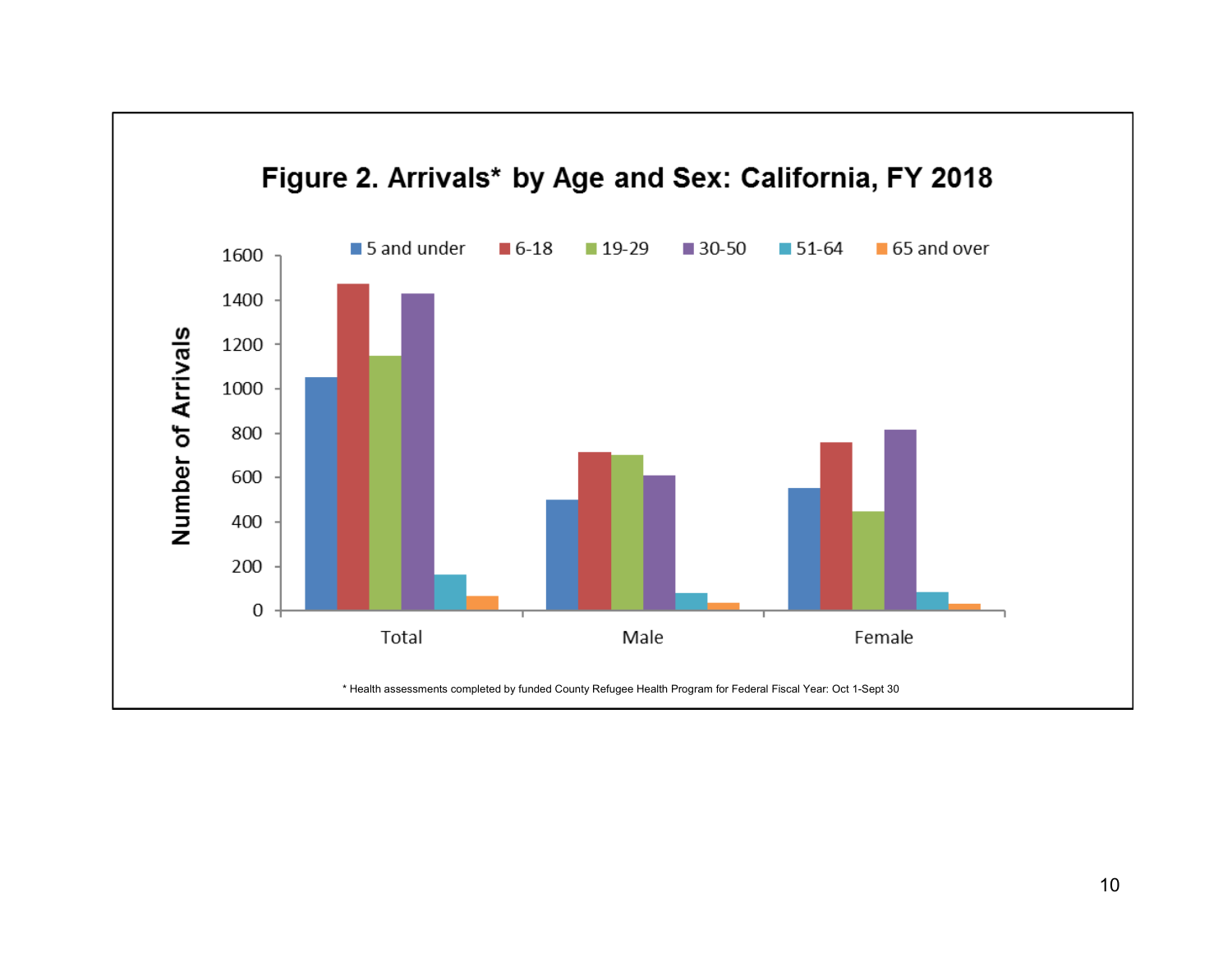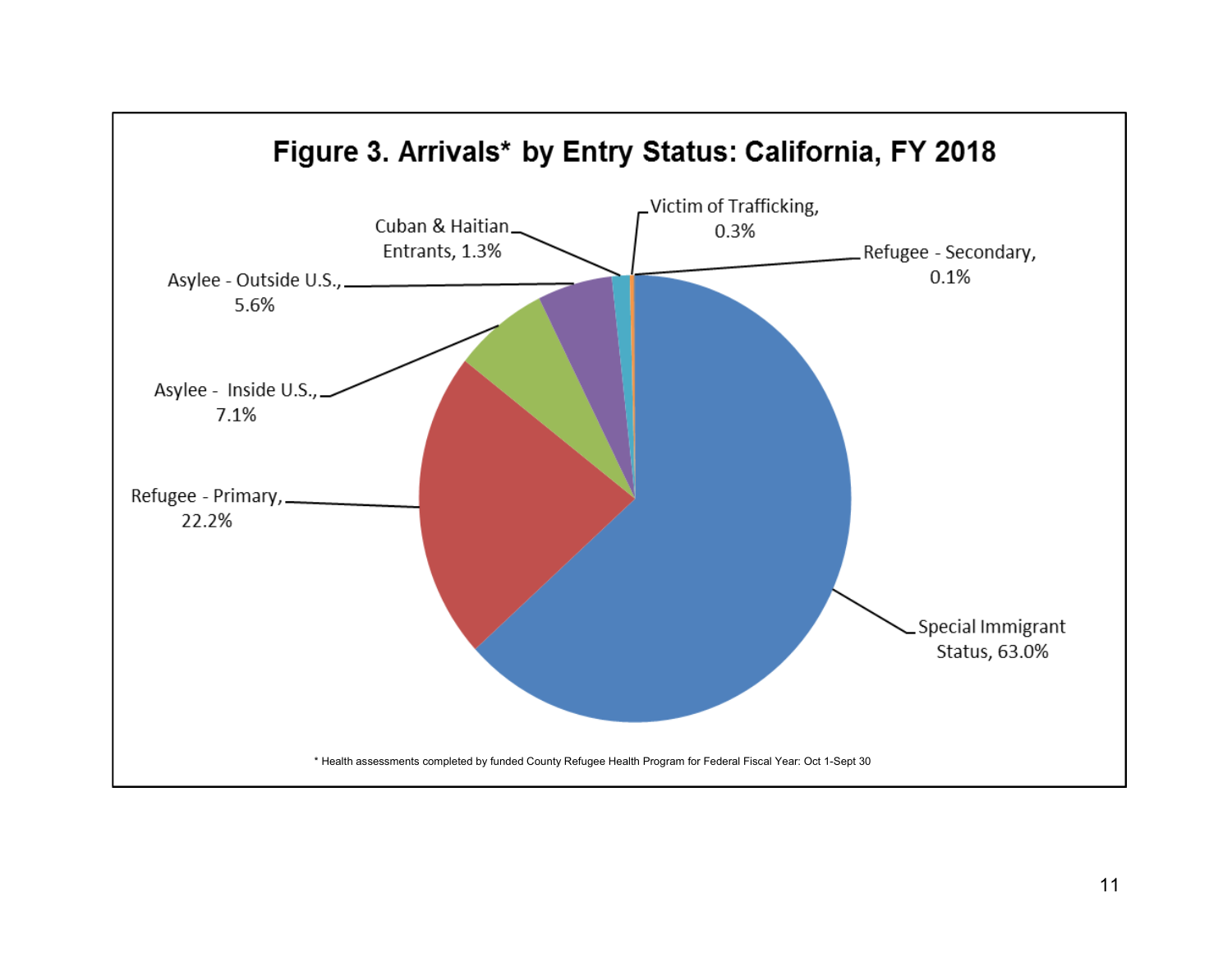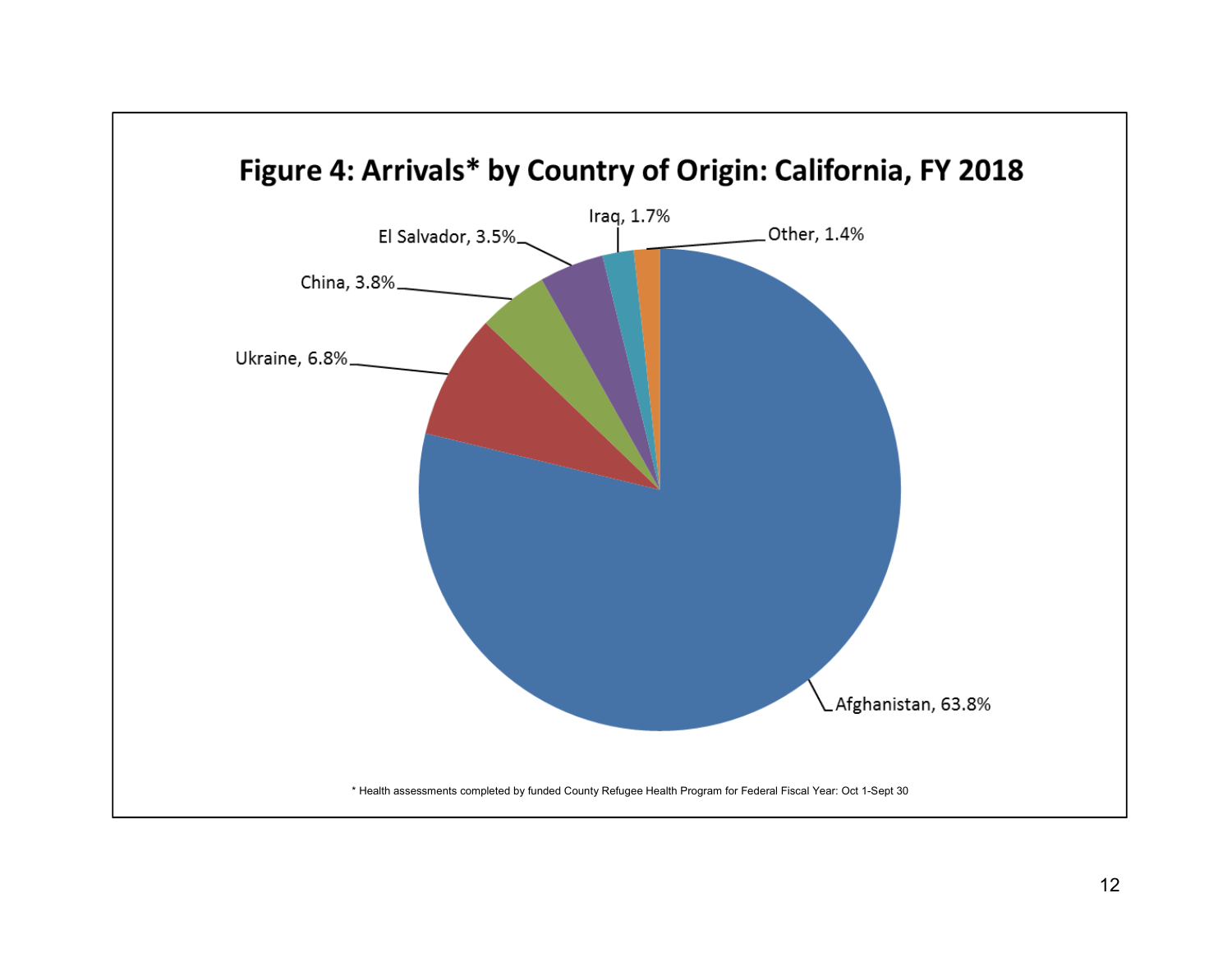## **GENERAL NOTES**

| <b>Screening Test Guidelines</b>                                                                                                                                                                                             |                                                                                                                                                                                                                                                                                                   |                                                                                                        |                                                     |                                                                                                                                                                                                                                                                                                                                                                                                |
|------------------------------------------------------------------------------------------------------------------------------------------------------------------------------------------------------------------------------|---------------------------------------------------------------------------------------------------------------------------------------------------------------------------------------------------------------------------------------------------------------------------------------------------|--------------------------------------------------------------------------------------------------------|-----------------------------------------------------|------------------------------------------------------------------------------------------------------------------------------------------------------------------------------------------------------------------------------------------------------------------------------------------------------------------------------------------------------------------------------------------------|
| Tests                                                                                                                                                                                                                        | All Refugees                                                                                                                                                                                                                                                                                      | Age/Sex Specific                                                                                       | Country<br>Specific                                 | <b>Reference Values</b>                                                                                                                                                                                                                                                                                                                                                                        |
| Hepatitis B surface<br>Antigen                                                                                                                                                                                               | <b>XXX</b>                                                                                                                                                                                                                                                                                        |                                                                                                        |                                                     | Reactive/Non-Reactive                                                                                                                                                                                                                                                                                                                                                                          |
| Tuberculosis                                                                                                                                                                                                                 | <b>XXX</b><br>- Administer<br><b>TST or IGRA</b><br>(QFT or T-SPOT)<br>- Perform CXR for<br>positive IGRA or<br>TST or TB Class<br>A/B Refugees<br>-If TB Class B<br>status or if US<br>CXR is abnormal<br>and consistent<br>with TB, collect<br>sputum for AFB<br>smear and culture<br>(X3 sets) | use of IGRA in<br>children <5 years<br>of age is not<br>encouraged (TST<br>is the preferred<br>method) |                                                     | TB Disposition:<br>TB Class 0 (no TB exposure, not infected<br>TB Class I (TB exposure, no infection)<br>TB Class II (TB infection, no disease)<br>TB Class III (TB, clinically active)<br>TB Class IV (TB, not clinically active)<br>TB Class V (TB suspected, pending final<br>diagnosis)<br>LTBI: QFT+ or TST ( $\geq$ 10 mm induration)<br>with normal CXR or suspect/active TB<br>disease |
| Ova and Parasite*<br>(Parasites detected:<br>Ascaris lumbricoides,<br>Acanthamoeba,<br>Blastocystis hominis,<br>Dientamoeba fragilis,<br>Entamoeba histolytica,<br>Enterobiasis, Giardia<br>Intestinalis,<br>Hymenolepiasis) | <b>XXX</b>                                                                                                                                                                                                                                                                                        |                                                                                                        |                                                     | Positive/Negative                                                                                                                                                                                                                                                                                                                                                                              |
| Serum Glucose<br>(Random)                                                                                                                                                                                                    | <b>XXX</b>                                                                                                                                                                                                                                                                                        |                                                                                                        |                                                     | Elevated: 140 mg/dL or higher                                                                                                                                                                                                                                                                                                                                                                  |
| Strongyloides                                                                                                                                                                                                                | <b>XXX</b>                                                                                                                                                                                                                                                                                        |                                                                                                        |                                                     | Positive/Negative                                                                                                                                                                                                                                                                                                                                                                              |
| Schistosoma                                                                                                                                                                                                                  |                                                                                                                                                                                                                                                                                                   |                                                                                                        | <b>XXX</b><br>(Sub-Saharan<br>African<br>countries) | Positive/Negative                                                                                                                                                                                                                                                                                                                                                                              |
| <b>Blood Lead</b>                                                                                                                                                                                                            |                                                                                                                                                                                                                                                                                                   | <b>XXX</b><br>$0 \leq 16$ yrs                                                                          |                                                     | Elevated: 5 µg/dL or higher                                                                                                                                                                                                                                                                                                                                                                    |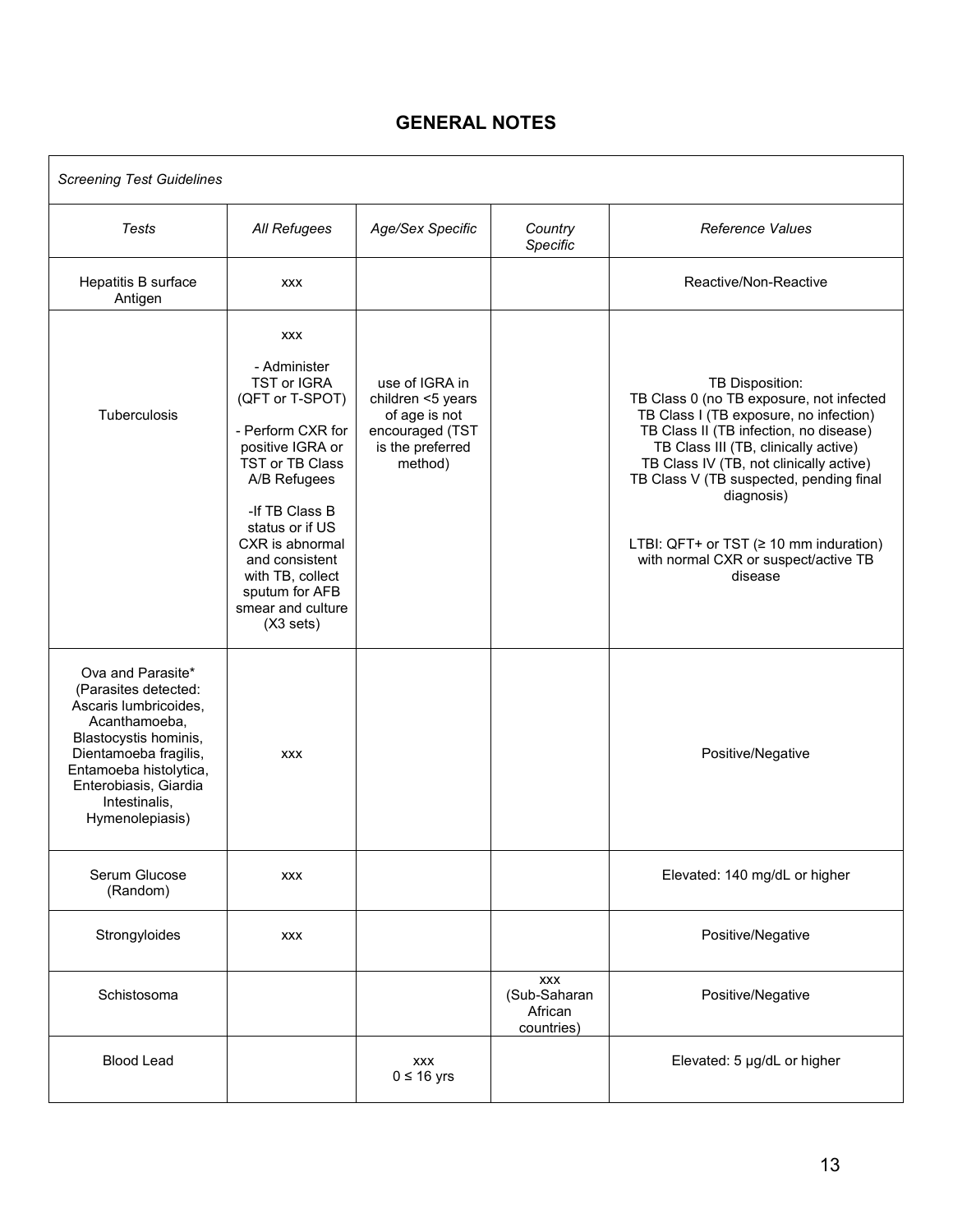| Pregnancy                                                                                                                                                                                                            |            | <b>XXX</b><br>Female                            |  | Positive/Negative     |  |  |  |  |  |  |
|----------------------------------------------------------------------------------------------------------------------------------------------------------------------------------------------------------------------|------------|-------------------------------------------------|--|-----------------------|--|--|--|--|--|--|
| Human<br>Immunodeficiency Virus                                                                                                                                                                                      | <b>XXX</b> |                                                 |  | Positive/Negative     |  |  |  |  |  |  |
| Syphilis<br>RPR (rapid plasma<br>reagin)                                                                                                                                                                             |            | <b>XXX</b><br>$\geq$ 15 yrs                     |  | Reactive/Non-Reactive |  |  |  |  |  |  |
| Chlamydia                                                                                                                                                                                                            |            | <b>XXX</b><br>Female $>15$ to $\le$<br>25 years |  | Positive/Negative     |  |  |  |  |  |  |
| *Based on CDC Intestinal Parasite Guidelines for Domestic Medical Examination for Newly Arrived Refugees (2018)<br>https://www.cdc.gov/immigrantrefugeehealth/guidelines/domestic/intestinal-parasites-domestic.html |            |                                                 |  |                       |  |  |  |  |  |  |

## *Refugee Health Electronic Information System (RHEIS) Overview*

The data represented in this report are gathered and transmitted by RHAP grantees into an online electronic database known as the Refugee Health Information System (RHEIS). RHEIS serves as the tool that allows CDPH/ORH to improve and standardize the collection of quality, comprehensive data and to enhance processes for program planning, policy decision-making and program management. RHEIS also provides RHAP grantees with the data and reports to guide local planning efforts, ensure program performance and support local funding requests.

### *Limitations of Data*

ORH emphasizes the importance of collecting and maintaining valid and quality data. It is important to highlight potential limitations in existing data and interpretations to ensure the information is used appropriately. The following data limitations should be considered while viewing this report:

- The number of arrivals represents individuals, unless stated as cases. These eligible arrivals are screened by the LHJs under ORH program guidelines.
- Missing and/or unknown values are a result of incomplete assessments. Reasons may include (but not limited to): moved out of state, unable to locate, declined, used other provider or did not keep appointment.
- Some screening tests are age-specific, sex-specific, and country-specific. Recommendations may need to be altered based on the patient history, unanticipated/unrecognized health conditions, clinical judgment, cultural knowledge or family/social/medical history.
- Timeliness of data collection and data entry into RHEIS varies by each LHJs.
- ORH makes health screening recommendations based on CDC guideline updates.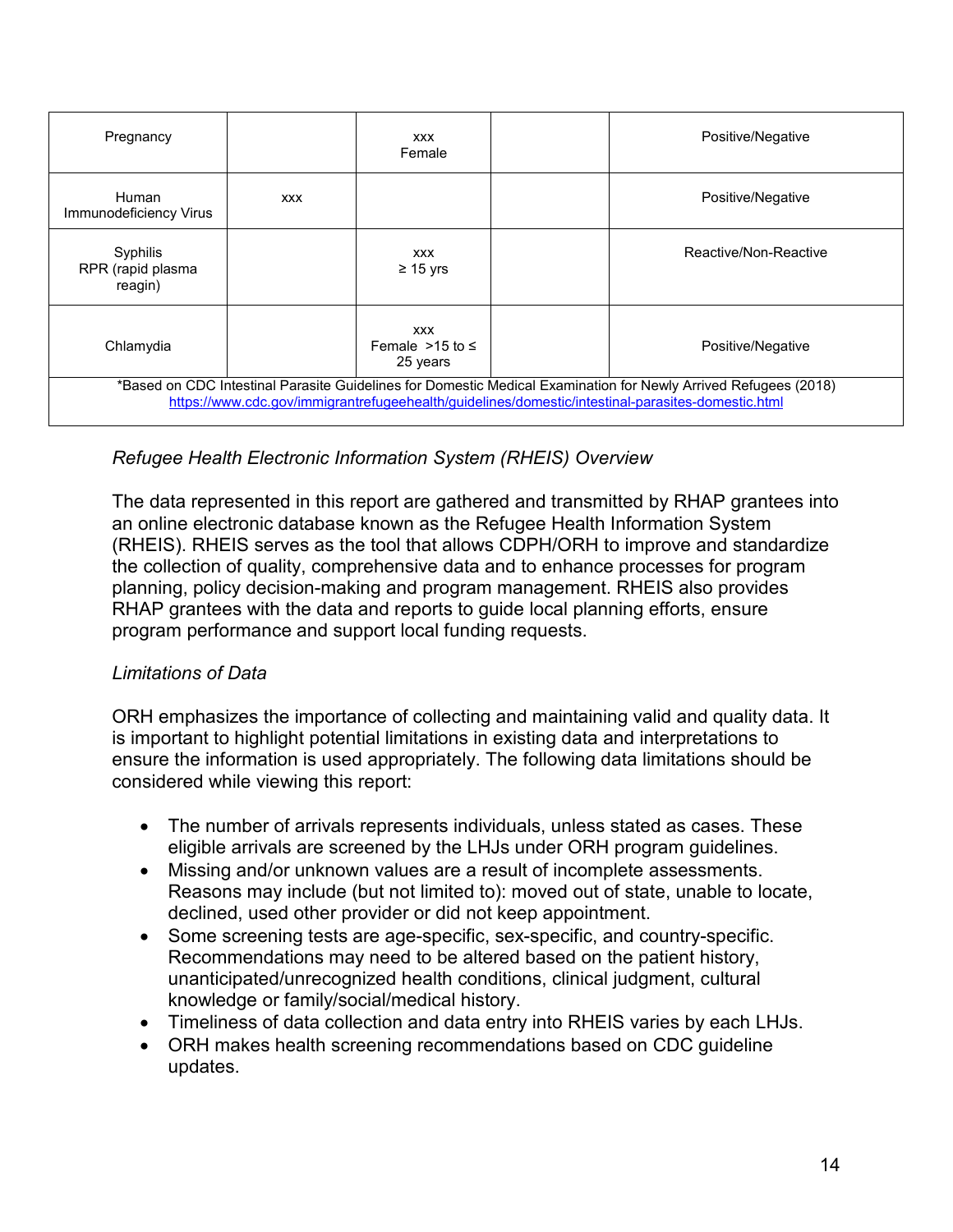Despite limitations, demographic and health screening data provides an important means to monitor and evaluate health status for the refugee population. The data can facilitate policy development, improve clinical practice, increase knowledge on the health status of the California refugee population and assist in resource allocations at the local and state levels to reduce disparities and prioritize health equity.

#### **ACKNOWLEDGEMENTS**

The success of the California Department of Public Health, Office of Refugee Health is largely attributable to the strength of its collaborative relationships with key partners at the federal, state, local, and community levels. Thus, the Office of Refugee Health would like to thank the Refugee Health Programs from the local health jurisdictions for their dedication and hard work. They not only provide refugees the necessary medical screenings but also provide the data for this publication. Lastly, the Office of Refugee Health would like to thank our funding agency, the Office of Refugee Resettlement.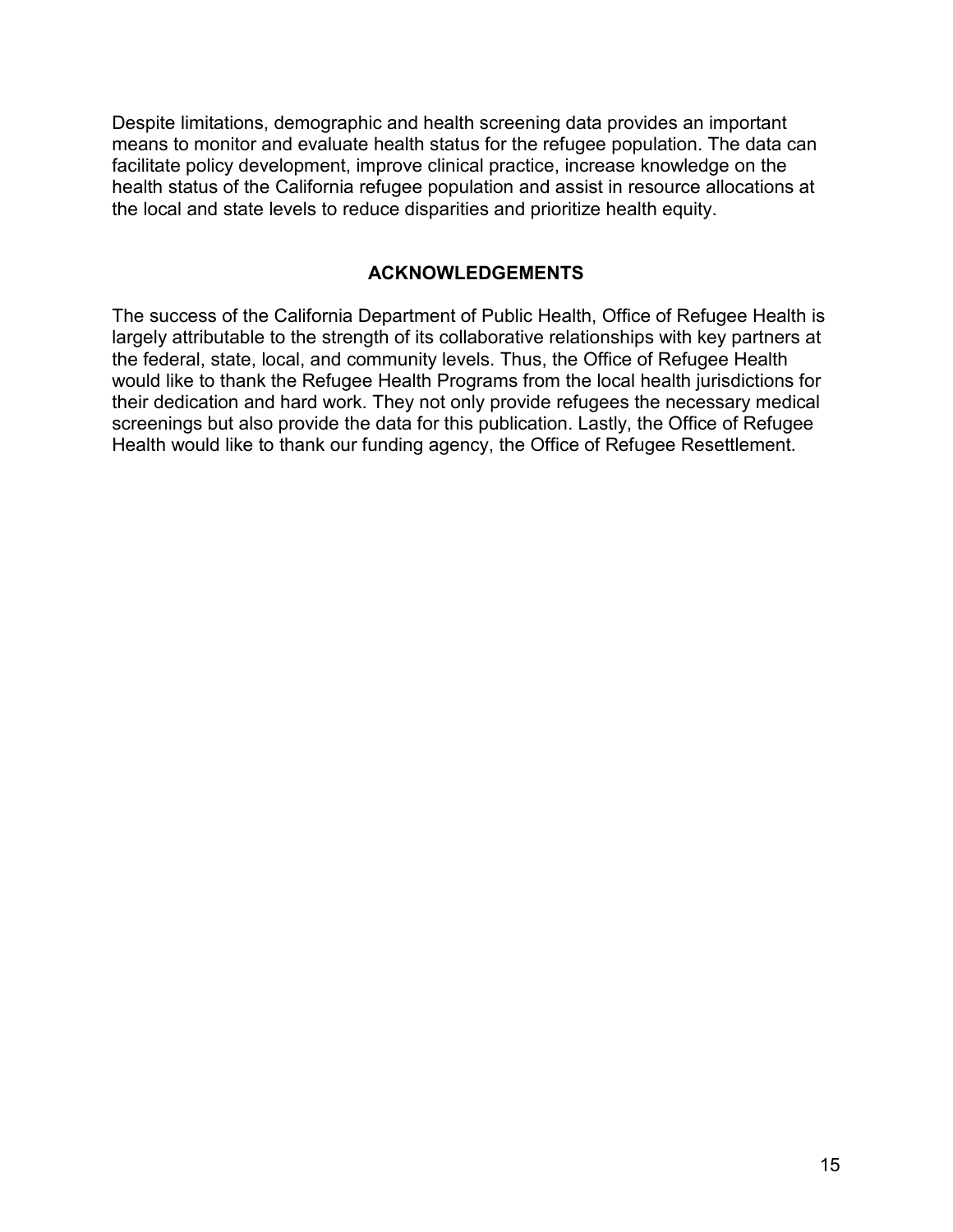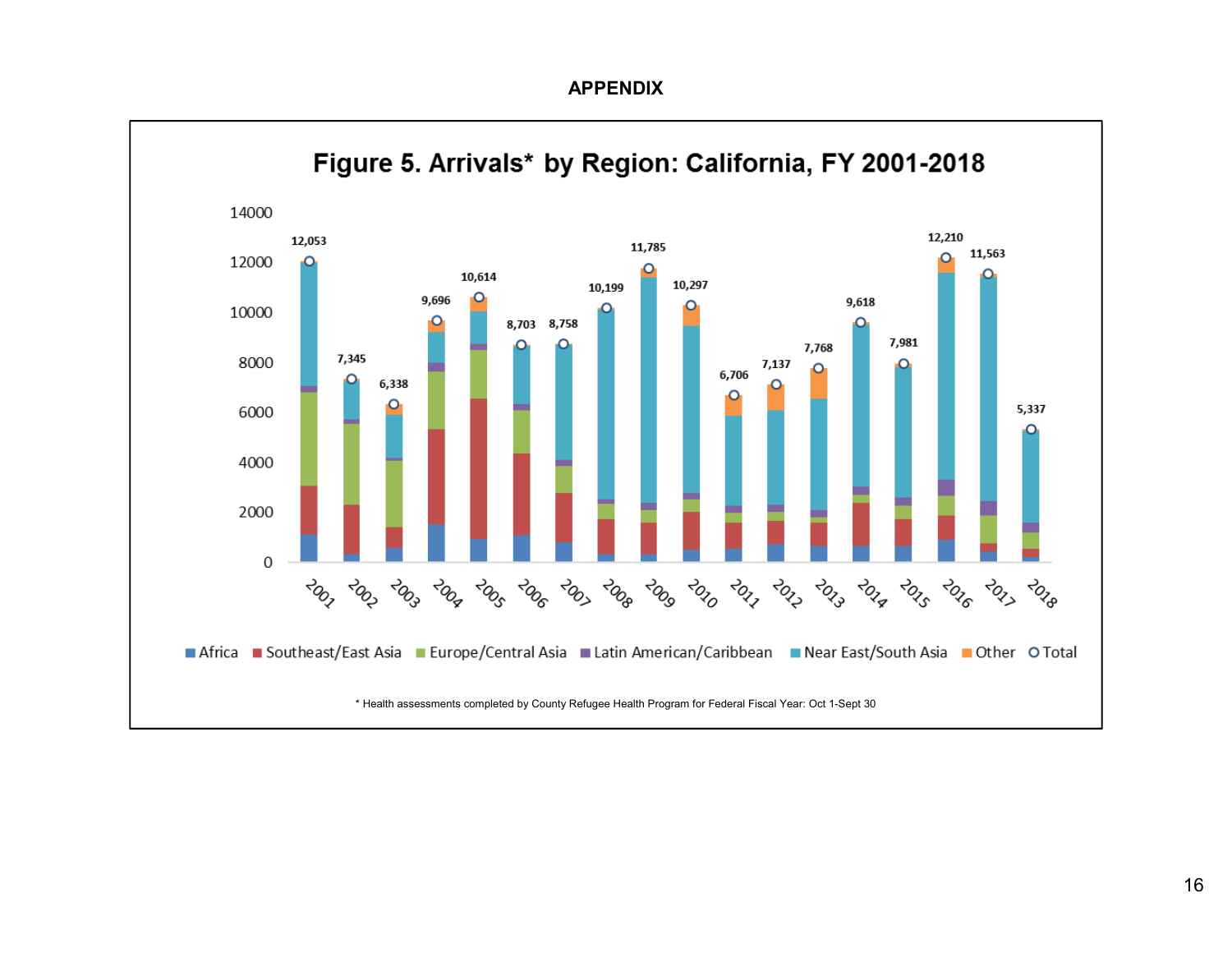| Table 5. Arrivals* by Entry Status, County, Age Group, Sex: California FFY 2005-2018 |                          |                          |                          |                          |                          |                          |                          |                          |                          |                          |                          |                          |                          |                          |         |
|--------------------------------------------------------------------------------------|--------------------------|--------------------------|--------------------------|--------------------------|--------------------------|--------------------------|--------------------------|--------------------------|--------------------------|--------------------------|--------------------------|--------------------------|--------------------------|--------------------------|---------|
|                                                                                      | 2005                     | 2006                     | 2007                     | 2008                     | 2009                     | 2010                     | 2011                     | 2012                     | 2013                     | 2014                     | 2015                     | 2016                     | 2017                     | 2018                     | Total   |
| <b>Total Arrivals</b>                                                                | 10,635                   | 8,698                    | 8,799                    | 10,221                   | 11,781                   | 10,297                   | 6,706                    | 7,137                    | 7,777                    | 9,625                    | 7,981                    | 12,210                   | 11,563                   | 5,337                    | 128,767 |
| <b>Entry Status</b>                                                                  |                          |                          |                          |                          |                          |                          |                          |                          |                          |                          |                          |                          |                          |                          |         |
| Refugee - Primary                                                                    | 7,095                    | 5,132                    | 6,535                    | 8,956                    | 10,180                   | 7,634                    | 4,370                    | 4,398                    | 5,018                    | 5,125                    | 4,863                    | 6,748                    | 4,561                    | 1,187                    | 81,802  |
| Asylee - Outside U.S.                                                                | 3,035                    | 2,998                    | 1,599                    | 614                      | 593                      | 1,716                    | 1,321                    | 1,430                    | 1,554                    | 1,505                    | 917                      | 1,037                    | 353                      | 298                      | 18,970  |
| Asylee - Inside U.S.                                                                 | 278                      | 358                      | 427                      | 404                      | 640                      | 539                      | 638                      | 794                      | 677                      | 828                      | 528                      | 431                      | 291                      | 377                      | 7,210   |
| Special Immigrant Status                                                             |                          |                          |                          | 47                       | 145                      | 147                      | 58                       | 247                      | 182                      | 1,847                    | 1,350                    | 3,460                    | 6,049                    | 3,364                    | 16,896  |
| Cuban & Haitian Entrants                                                             | 107                      | 102                      | 129                      | 95                       | 142                      | 165                      | 223                      | 191                      | 200                      | 133                      | 181                      | 424                      | 228                      | 71                       | 2,391   |
| Refugee - Secondary                                                                  | 118                      | 101                      | 96                       | 94                       | 69                       | 78                       | 31                       | 17                       | 62                       | 63                       | 15                       | 29                       | 22                       | $\overline{4}$           | 799     |
| Victim of Trafficking                                                                | $\overline{2}$           | $\overline{7}$           | 13                       | 11                       | 12                       | 18                       | 65                       | 60                       | 84                       | 124                      | 127                      | 81                       | 59                       | 17                       | 680     |
| <b>Resettlement County</b>                                                           |                          |                          |                          |                          |                          |                          |                          |                          |                          |                          |                          |                          |                          |                          |         |
| Alameda                                                                              | 570                      | 614                      | 520                      | 425                      | 520                      | 418                      | 346                      | 253                      | 352                      | 605                      | 464                      | 574                      | 558                      | 307                      | 6,526   |
| Butte**                                                                              | 71                       |                          |                          | $\overline{a}$           |                          | $\overline{\phantom{a}}$ |                          |                          |                          |                          | Ĭ.                       |                          | $\overline{\phantom{a}}$ | $\overline{\phantom{a}}$ | 71      |
| Contra Costa                                                                         | 110                      | 134                      | 83                       | 75                       | 69                       | 65                       | 52                       | 29                       | 64                       | 176                      | 124                      | 194                      | 349                      | 158                      | 1,682   |
| Fresno**                                                                             | 1,355                    | 199                      | 100                      | 25                       | $\overline{a}$           | $\overline{a}$           |                          |                          |                          | $\overline{\phantom{a}}$ | $\mathbf 1$              |                          | $\overline{a}$           |                          | 1,680   |
| Humboldt**                                                                           | $\overline{7}$           | 4                        |                          | $\overline{a}$           | $\overline{\phantom{a}}$ | $\overline{a}$           |                          |                          |                          | $\overline{\phantom{a}}$ | $\overline{\phantom{a}}$ |                          | $\overline{\phantom{a}}$ |                          | 11      |
| Imperial***                                                                          | $\overline{\phantom{a}}$ | $\overline{a}$           | $\overline{\phantom{a}}$ | $\overline{a}$           | $\blacksquare$           | $\overline{\phantom{a}}$ |                          |                          |                          | $\overline{\phantom{a}}$ | $\overline{a}$           | $\overline{a}$           | 2                        | $\blacksquare$           | 2       |
| Kern***                                                                              | $\sim$                   |                          | $\overline{a}$           | 39                       | 30                       | 18                       | 5                        |                          |                          | 3                        | $\overline{4}$           | $\overline{4}$           | 5                        | 3                        | 111     |
| Los Angeles                                                                          | 3,145                    | 3,346                    | 4,097                    | 4,647                    | 4,577                    | 3,695                    | 2,330                    | 2,400                    | 2,961                    | 3,569                    | 2,845                    | 3,397                    | 1,902                    | 646                      | 43,557  |
| Merced**                                                                             | 478                      | 72                       | 3                        | $\overline{a}$           | 3                        | $\blacksquare$           |                          |                          |                          |                          |                          |                          | $\overline{\phantom{a}}$ |                          | 556     |
| Nevada                                                                               |                          | $\blacksquare$           | $\overline{\phantom{a}}$ |                          | $\overline{\phantom{a}}$ | $\overline{\phantom{a}}$ | $\overline{\phantom{a}}$ | $\blacksquare$           | $\blacksquare$           | $\overline{\phantom{a}}$ | $\overline{c}$           | $\overline{\phantom{a}}$ | $\blacksquare$           | $\blacksquare$           | 2       |
| Orange                                                                               | 488                      | 593                      | 360                      | 423                      | 512                      | 508                      | 294                      | 327                      | 493                      | 456                      | 369                      | 450                      | 422                      | 63                       | 5,758   |
| Riverside**                                                                          |                          |                          | $\overline{\phantom{a}}$ |                          | $\sim$                   | $\overline{\phantom{a}}$ |                          |                          | $\overline{a}$           | $\mathbf{1}$             | $\overline{2}$           |                          | $\overline{a}$           |                          | 3       |
| Sacramento                                                                           | 2,183                    | 1,142                    | 778                      | 544                      | 748                      | 744                      | 535                      | 680                      | 622                      | 1,334                    | 1,466                    | 3,249                    | 5,140                    | 2,777                    | 21,942  |
| San Bernardino***                                                                    | $\overline{\phantom{a}}$ | $\overline{\phantom{a}}$ |                          |                          | $\blacksquare$           | $\overline{\phantom{a}}$ | $\blacksquare$           |                          | $\overline{a}$           | $\mathbf{1}$             | 25                       | 95                       | 120                      | 29                       | 270     |
| San Diego                                                                            | 918                      | 1,126                    | 1,574                    | 2,794                    | 3,744                    | 3,172                    | 2,035                    | 2,446                    | 2,309                    | 2,470                    | 1,853                    | 3,031                    | 1,891                    | 623                      | 29,986  |
| San Francisco                                                                        | 263                      | 282                      | 150                      | 138                      | 332                      | 485                      | 412                      | 299                      | 259                      | 308                      | 268                      | 290                      | 258                      | 275                      | 4,019   |
| San Joaquin**                                                                        | 351                      | 60                       | $\overline{\phantom{a}}$ | 6                        | $\overline{a}$           | $\overline{\phantom{a}}$ | $\overline{\phantom{a}}$ | $\overline{\phantom{a}}$ | $\overline{\phantom{a}}$ | $\overline{\phantom{a}}$ | $\overline{a}$           | $\overline{a}$           | $\overline{a}$           | $\overline{\phantom{a}}$ | 417     |
| Santa Clara                                                                          | 608                      | 891                      | 685                      | 579                      | 769                      | 832                      | 495                      | 491                      | 477                      | 346                      | 239                      | 269                      | 178                      | 119                      | 6,978   |
| Stanislaus                                                                           | 88                       | 235                      | 449                      | 526                      | 471                      | 360                      | 199                      | 211                      | 240                      | 356                      | 319                      | 657                      | 738                      | 337                      | 5,186   |
| Tulare**                                                                             |                          | $\overline{\phantom{a}}$ | $\overline{\phantom{a}}$ |                          | $\overline{\phantom{a}}$ |                          | $\blacksquare$           |                          |                          | $\overline{\phantom{a}}$ | Ĭ.                       | $\blacksquare$           | $\overline{a}$           |                          |         |
| Yolo**                                                                               |                          | $\overline{\phantom{a}}$ | $\overline{a}$           | $\overline{\phantom{a}}$ | 6                        | $\overline{\phantom{a}}$ | 3                        | $\mathbf{1}$             | $\overline{a}$           | $\overline{\phantom{a}}$ |                          |                          |                          |                          | 10      |
| <b>Age Group</b>                                                                     |                          |                          |                          |                          |                          |                          |                          |                          |                          |                          |                          |                          |                          |                          |         |
| 5 and under                                                                          | 1,307                    | 678                      | 568                      | 712                      | 842                      | 813                      | 496                      | 639                      | 635                      | 1,068                    | 933                      | 1,844                    | 2,165                    | 1,055                    | 13,755  |
| $6 - 18$                                                                             | 3,570                    | 2,588                    | 2,129                    | 2,159                    | 2,280                    | 2,113                    | 1,468                    | 1,492                    | 1,717                    | 2,018                    | 1,768                    | 2,998                    | 2,869                    | 1,475                    | 30,644  |
| 19-29                                                                                | 1,985                    | 2,009                    | 2,087                    | 2,423                    | 2,934                    | 2,690                    | 1,823                    | 1,917                    | 1,865                    | 2,360                    | 1,790                    | 2,663                    | 2,484                    | 1,148                    | 30,178  |
| 30-50                                                                                | 2,708                    | 2,539                    | 2,636                    | 3,063                    | 3,370                    | 3,016                    | 1,982                    | 2,211                    | 2,423                    | 2,807                    | 2,340                    | 3,296                    | 3,157                    | 1,428                    | 36,976  |
| 51-64                                                                                | 668                      | 592                      | 906                      | 1,149                    | 1,382                    | 1,057                    | 637                      | 623                      | 752                      | 909                      | 731                      | 914                      | 588                      | 163                      | 11,071  |
| 65 and over                                                                          | 397                      | 292                      | 473                      | 715                      | 973                      | 608                      | 300                      | 255                      | 385                      | 463                      | 419                      | 495                      | 300                      | 68                       | 6,143   |
| <b>Sex</b>                                                                           |                          |                          |                          |                          |                          |                          |                          |                          |                          |                          |                          |                          |                          |                          |         |
| Female                                                                               | 5,506                    | 4,435                    | 4,456                    | 5,099                    | 5,865                    | 5,054                    | 3,310                    | 3,441                    | 3,785                    | 4,700                    | 3,889                    | 5,874                    | 5,633                    | 2,642                    | 63,689  |
| Male                                                                                 | 5,129                    | 4,263                    | 4,343                    | 5,122                    | 5,916                    | 5,243                    | 3,396                    | 3,696                    | 3,992                    | 4,921                    | 4,073                    | 6,333                    | 5,927                    | 2,695                    | 65,049  |

\* Health assessments completed by County Refugee Health Program for Federal Fiscal Year (FFY): Oct 1-Sept 30

\*\* Closed

\*\*\* Fee for Service (Riverside clients seen by San Bernardino)

- Indicates zero arrivals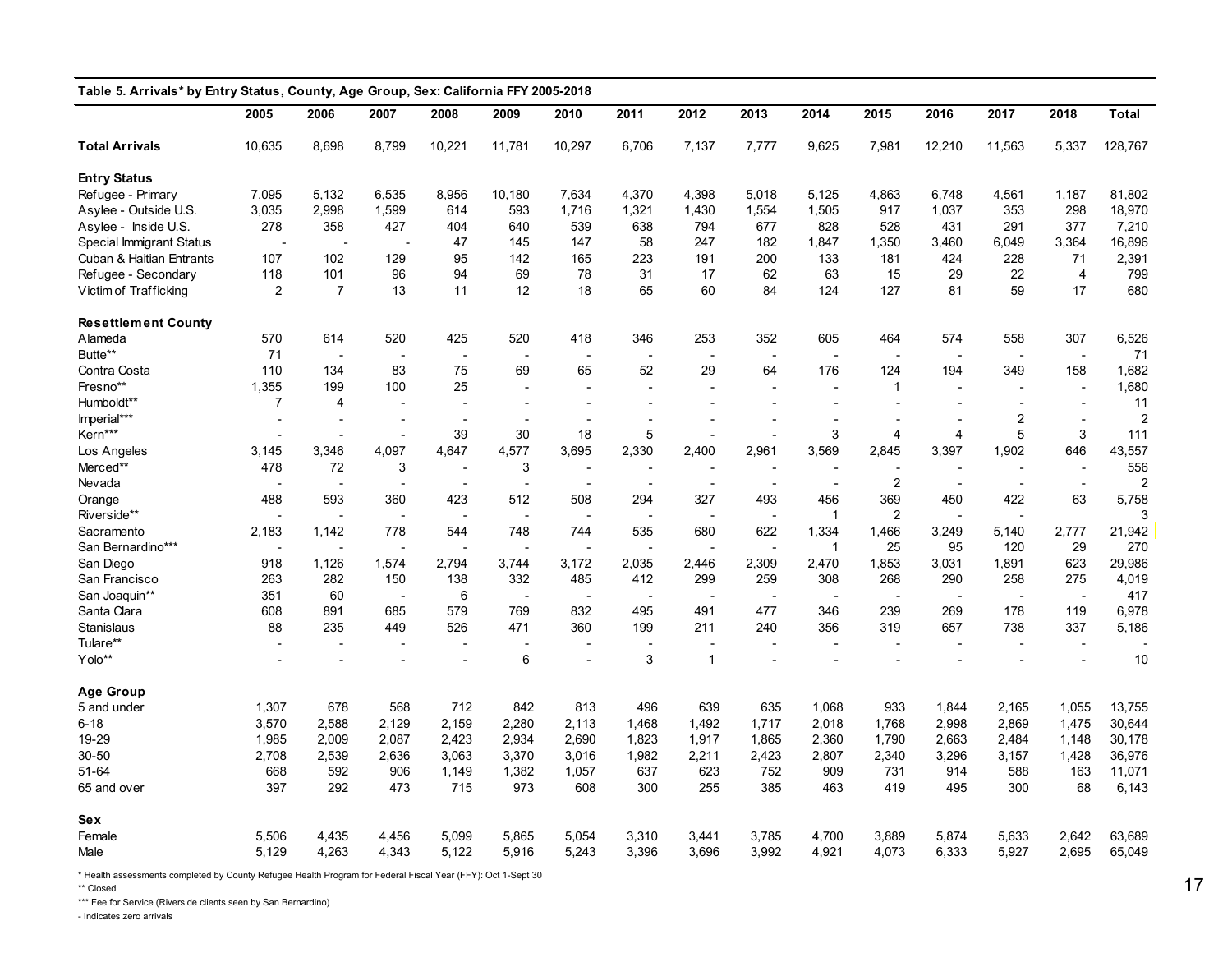| Region        | Country                  | 2001                     | 2002                     | 2003                     | 2004                     | 2005                     | 2006           | 2007                     | 2008                     | 2009           | 2010                     | 2011           | 2012                     | 2013                     | 2014                     | 2015                     | 2016                     | 2017                     | 2018                     | Total          |
|---------------|--------------------------|--------------------------|--------------------------|--------------------------|--------------------------|--------------------------|----------------|--------------------------|--------------------------|----------------|--------------------------|----------------|--------------------------|--------------------------|--------------------------|--------------------------|--------------------------|--------------------------|--------------------------|----------------|
| <b>AFRICA</b> |                          | 1,139                    | 331                      | 599                      | 1,528                    | 947                      | 1,103          | 795                      | 340                      | 339            | 535                      | 541            | 728                      | 650                      | 678                      | 653                      | 926                      | 458                      | 244                      | 10,465         |
|               | Algeria                  | 5                        | 8                        | $\sim$                   |                          | $\mathbf{1}$             | $\mathbf{1}$   | $\mathbf{1}$             | $\overline{1}$           | $\overline{2}$ | $\overline{2}$           | $\overline{4}$ | $\overline{1}$           | $\overline{1}$           | $\overline{1}$           | $\overline{7}$           | $\sim$                   | $\overline{1}$           | 3                        | 26             |
|               | Angola                   | 4                        | 3                        |                          |                          |                          |                |                          | $\overline{2}$           |                | $\overline{a}$           | $\overline{2}$ |                          |                          |                          |                          |                          | $\overline{2}$           |                          | 6              |
|               | Benin                    |                          |                          |                          |                          |                          |                |                          |                          |                |                          |                |                          |                          |                          |                          |                          |                          |                          | $\overline{1}$ |
|               | Botsw ana                |                          |                          |                          | 2                        |                          |                |                          |                          |                |                          |                |                          |                          |                          |                          |                          |                          |                          | 3              |
|               | Burkina Faso             |                          |                          |                          |                          |                          |                |                          |                          |                |                          |                |                          |                          |                          |                          |                          | -1                       | -1                       | $\overline{4}$ |
|               | Burundi                  | 3                        | 3                        | $\overline{1}$           | 6                        | 21                       | 5              | 45                       | 22                       | 5              |                          |                |                          | g                        | 8                        | 44                       | $\overline{7}$           |                          | 11                       | 62             |
|               | Cameroon                 |                          | $\overline{7}$           | 18                       | 10                       | 27                       | 35             | 30                       | 21                       | $\overline{2}$ | $\mathbf 4$              | 6              | 4                        | $\overline{4}$           | 14                       | 13                       | 6                        | 11                       | 9                        | 196            |
|               | Central African Republic |                          |                          |                          | $\overline{1}$           | $\overline{4}$           |                | $\overline{7}$           | 1                        |                |                          | $\overline{1}$ | 3                        |                          |                          | $\overline{1}$           | $\overline{\phantom{a}}$ | $\overline{2}$           | 0                        | 21             |
|               | Chad                     |                          |                          |                          |                          |                          |                |                          |                          | $\overline{1}$ |                          |                |                          |                          |                          |                          | $\overline{2}$           |                          |                          | $\overline{4}$ |
|               | Comoros                  |                          |                          | $\overline{\phantom{a}}$ | $\overline{1}$           | $\overline{\phantom{a}}$ |                |                          |                          |                |                          |                |                          |                          |                          |                          | $\overline{\phantom{a}}$ |                          |                          | $\overline{1}$ |
|               | Congo                    | 17                       | 12                       | 12                       | 37                       | 22                       | 29             | 56                       | 8                        | 22             | 48                       | 5              | 52                       | 34                       | 58                       | 94                       | 247                      | 74                       | 41                       | 827            |
|               | Cote Divoire             |                          |                          |                          |                          |                          |                |                          |                          |                | $\overline{\phantom{a}}$ |                |                          | $\overline{\phantom{a}}$ |                          | ÷                        |                          |                          | $\overline{1}$           | $\overline{1}$ |
|               | Djibouti                 | $\blacksquare$           | $\overline{1}$           |                          |                          |                          |                | $\overline{4}$           |                          |                | $\overline{\phantom{a}}$ |                |                          | 9                        | 16                       | 3                        | $\overline{\phantom{a}}$ |                          | $\overline{\phantom{a}}$ | 32             |
|               | Egypt                    | 17                       | 35                       | 8                        | 20                       | 25                       | 8              | 14                       | 14                       | 17             | 21                       | 45             | 126                      | 163                      | 207                      | 80                       | 69                       | 25                       | 24                       | 858            |
|               | <b>Equatorial Guinea</b> | $\overline{\phantom{a}}$ | $\overline{\phantom{a}}$ |                          | $\overline{\phantom{a}}$ | $\overline{1}$           | 4              |                          |                          | $\mathbf{1}$   | $\overline{\phantom{a}}$ | $\blacksquare$ | $\overline{\phantom{a}}$ | $\overline{\phantom{a}}$ |                          | $\overline{\phantom{a}}$ | $\overline{\phantom{a}}$ | $\overline{1}$           | $\overline{\phantom{a}}$ | $\overline{7}$ |
|               | Eritrea                  | 20                       | 9                        | 9                        | 16                       | 24                       | 45             | 52                       | 22                       | 69             | 86                       | 107            | 96                       | 59                       | 47                       | 71                       | 48                       | 80                       | 61                       | 883            |
|               | Ethiopia                 | 173                      | 72                       | 194                      | 274                      | 150                      | 150            | 122                      | 49                       | 61             | 131                      | 164            | 126                      | 78                       | 93                       | 73                       | 89                       | 37                       | 29                       | 1,626          |
|               | Europa Island            |                          |                          |                          |                          |                          |                | $\mathbf{1}$             |                          |                |                          |                |                          |                          |                          |                          |                          |                          |                          | $\overline{1}$ |
|               | Gabon                    |                          | $\overline{\phantom{0}}$ |                          |                          | 3                        |                | $\mathbf{1}$             |                          |                |                          |                |                          | $\overline{1}$           |                          |                          |                          |                          |                          | $\sqrt{5}$     |
|               | Gambia                   |                          |                          |                          |                          |                          |                |                          |                          |                |                          |                |                          | $\overline{2}$           |                          |                          |                          |                          |                          | $\overline{4}$ |
|               | Ghana                    | 10                       | 1                        | 4                        | 3                        | 4                        | 6              | 14                       |                          |                | -1                       | $\overline{2}$ |                          |                          |                          |                          |                          | 1                        |                          | 31             |
|               | Guinea                   | 1                        | 1                        | $\mathbf 1$              | 10                       | $\overline{\phantom{a}}$ |                |                          | $\overline{2}$           |                | $\overline{\phantom{a}}$ |                |                          |                          | 2                        |                          |                          |                          |                          | 14             |
|               | <b>Ivory Coast</b>       |                          | $\mathbf{1}$             | 12                       | 32                       | 13                       | 6              | $\overline{2}$           | $\overline{1}$           | $\overline{a}$ | $\overline{2}$           | $\overline{1}$ | 6                        | $\overline{4}$           |                          |                          | $\sim$                   | 3                        |                          | 70             |
|               |                          | 40                       | 16                       | 12                       | 171                      | 98                       | 138            | 70                       | 28                       | 46             | 52                       | 33             | 41                       | 17                       | 22                       | 23                       | 59                       | 42                       | $\overline{2}$           | 842            |
|               | Kenya<br>Liberia         | 64                       | 25                       | 67                       | 195                      | 97                       | 57             | 38                       | 29                       | 2              |                          | 6              |                          | $\overline{1}$           |                          |                          |                          |                          |                          | 425            |
|               |                          |                          | $\overline{1}$           |                          |                          |                          | $\mathbf{1}$   | $\mathbf{1}$             | $\overline{2}$           | $\overline{1}$ | $\overline{\phantom{a}}$ | 9              | $\overline{2}$           | $\boldsymbol{\Lambda}$   |                          |                          | $\overline{2}$           | -1                       | -1                       | 24             |
|               | Libya                    |                          |                          |                          |                          |                          |                |                          |                          |                |                          |                |                          | 3                        |                          | 5                        | $\overline{2}$           |                          |                          | 10             |
|               | Malaw i                  |                          |                          |                          |                          |                          |                |                          |                          |                |                          |                |                          |                          |                          |                          |                          |                          |                          | 3              |
|               | Mali                     | $\overline{2}$           |                          |                          |                          |                          |                |                          |                          |                | 2                        |                |                          |                          |                          |                          | $\sim$                   |                          |                          |                |
|               | Mauritania               |                          |                          |                          |                          |                          |                |                          |                          |                |                          |                |                          |                          |                          |                          |                          |                          |                          | $\overline{4}$ |
|               | Morocco                  |                          |                          |                          |                          | 1                        | $\mathbf 1$    | $\overline{2}$           |                          |                |                          | $\overline{2}$ |                          |                          |                          |                          |                          | 1                        |                          | 10             |
|               | Mozambique               |                          |                          |                          |                          | Δ                        |                | $\overline{1}$           |                          |                |                          |                |                          |                          |                          |                          |                          |                          |                          | 5              |
|               | Namibia                  |                          |                          |                          |                          |                          | $\overline{2}$ |                          |                          |                |                          |                |                          |                          |                          |                          |                          |                          | 3                        | $\overline{7}$ |
|               | Nigeria                  | 10                       |                          |                          |                          | 3                        | 5              |                          | $\overline{2}$           | 3              | 3                        | 5              | 10                       |                          | 6                        | 3                        | 5                        |                          | 6                        | 59             |
|               | Reunion                  |                          |                          |                          |                          |                          |                |                          |                          |                |                          |                |                          | 8                        |                          |                          | $\overline{\phantom{a}}$ |                          |                          | 8              |
|               | Rw anda                  |                          | $\overline{c}$           |                          | 3                        | 8                        | 9              | 24                       |                          | $\overline{2}$ | 8                        |                | Δ                        |                          | 17                       | 5                        | 36                       |                          | 1                        | 122            |
|               | Senegal                  | 3                        | $\overline{2}$           |                          |                          | $\overline{1}$           |                | 5                        |                          | $\overline{1}$ |                          |                |                          |                          |                          |                          | $\overline{2}$           |                          |                          | 10             |
|               | Seychelles               |                          | $\overline{\phantom{a}}$ | $\mathbf 1$              | $\overline{1}$           |                          |                |                          |                          |                |                          |                |                          | $\overline{\phantom{a}}$ |                          |                          | $\overline{\phantom{a}}$ |                          |                          | $\overline{1}$ |
|               | Sierra Leone             | 67                       | 15                       | 55                       | 41                       | 33                       | 14             | 9                        | $\overline{1}$           | $\overline{2}$ | 8                        | $\blacksquare$ | $\overline{1}$           | $\overline{2}$           | $\overline{\phantom{a}}$ | ÷                        | $\overline{\phantom{a}}$ | -1                       |                          | 112            |
|               | Somalia                  | 447                      | 63                       | 108                      | 572                      | 340                      | 491            | 270                      | 100                      | 99             | 134                      | 130            | 203                      | 187                      | 147                      | 153                      | 134                      | 79                       | $\overline{1}$           | 3,040          |
|               | South Africa             |                          | $\overline{1}$           | $\overline{\phantom{a}}$ | $\overline{\phantom{a}}$ | <b>.</b>                 |                | $\overline{\phantom{a}}$ |                          |                | $\overline{1}$           | $\mathbf{1}$   | 5                        | $\overline{\phantom{a}}$ | 10                       | 11                       | 8                        |                          | $\overline{1}$           | 37             |
|               | Sudan                    | 245                      | 40                       | 84                       | 118                      | 69                       | 70             | 15                       | 23                       | $\overline{4}$ | 16                       | 3              | 27                       | 47                       | 10                       | 11                       | 20                       | 12                       | -1                       | 446            |
|               | Sw aziland               |                          | $\overline{\phantom{a}}$ |                          |                          |                          |                | $\overline{\phantom{a}}$ | $\overline{\phantom{a}}$ |                | $\overline{\phantom{a}}$ | $\overline{1}$ | $\overline{\phantom{a}}$ | $\overline{\phantom{a}}$ |                          | $\overline{\phantom{a}}$ | $\overline{\phantom{a}}$ | $\overline{\phantom{a}}$ | $\overline{\phantom{a}}$ | $\overline{1}$ |
|               | Tanzania                 |                          |                          |                          | $\overline{2}$           | 3                        | $\overline{2}$ | 27                       | 13                       | $\overline{2}$ | 4                        |                |                          | $\overline{1}$           | 3                        | 20                       | 103                      | 31                       | 10                       | 221            |
|               | Togo                     |                          | $\overline{2}$           | 5                        | $\overline{1}$           | 3                        |                | $\mathbf{1}$             |                          |                |                          |                |                          |                          |                          | $\overline{1}$           | $\overline{\phantom{0}}$ |                          |                          | 11             |
|               | Tunisia                  |                          |                          |                          |                          |                          | $\overline{2}$ |                          | $\overline{\mathbf{1}}$  |                |                          |                |                          | $\overline{\phantom{a}}$ |                          |                          | $\overline{\phantom{a}}$ | -1                       | $\overline{2}$           | 8              |
|               | Uganda                   | 2                        | 6                        | 2                        | 17                       | 10                       | 11             | 23                       | 15                       |                |                          | $\overline{7}$ | 14                       | 23                       | 19                       | 33                       | 80                       | 43                       | 36                       | 336            |
|               | Zambia                   |                          |                          | 1                        | $\overline{\phantom{a}}$ | $\overline{\phantom{a}}$ |                | $\overline{2}$           | $\overline{\phantom{a}}$ |                |                          | $\mathbf{1}$   |                          | $\mathbf{1}$             | $\overline{1}$           | $\overline{1}$           | 5                        | $\overline{\phantom{a}}$ | $\overline{\phantom{a}}$ | 12             |
|               | Zimbabwe                 |                          | $\overline{7}$           | 3                        | $\overline{\phantom{a}}$ | 3                        | $\overline{7}$ | 3                        | $\overline{\phantom{a}}$ |                | 5                        | 6              | $\overline{2}$           | $\overline{\phantom{a}}$ | $\overline{2}$           | $\overline{\phantom{a}}$ | $\overline{\phantom{a}}$ | $\overline{\phantom{a}}$ | $\overline{\phantom{a}}$ | 28             |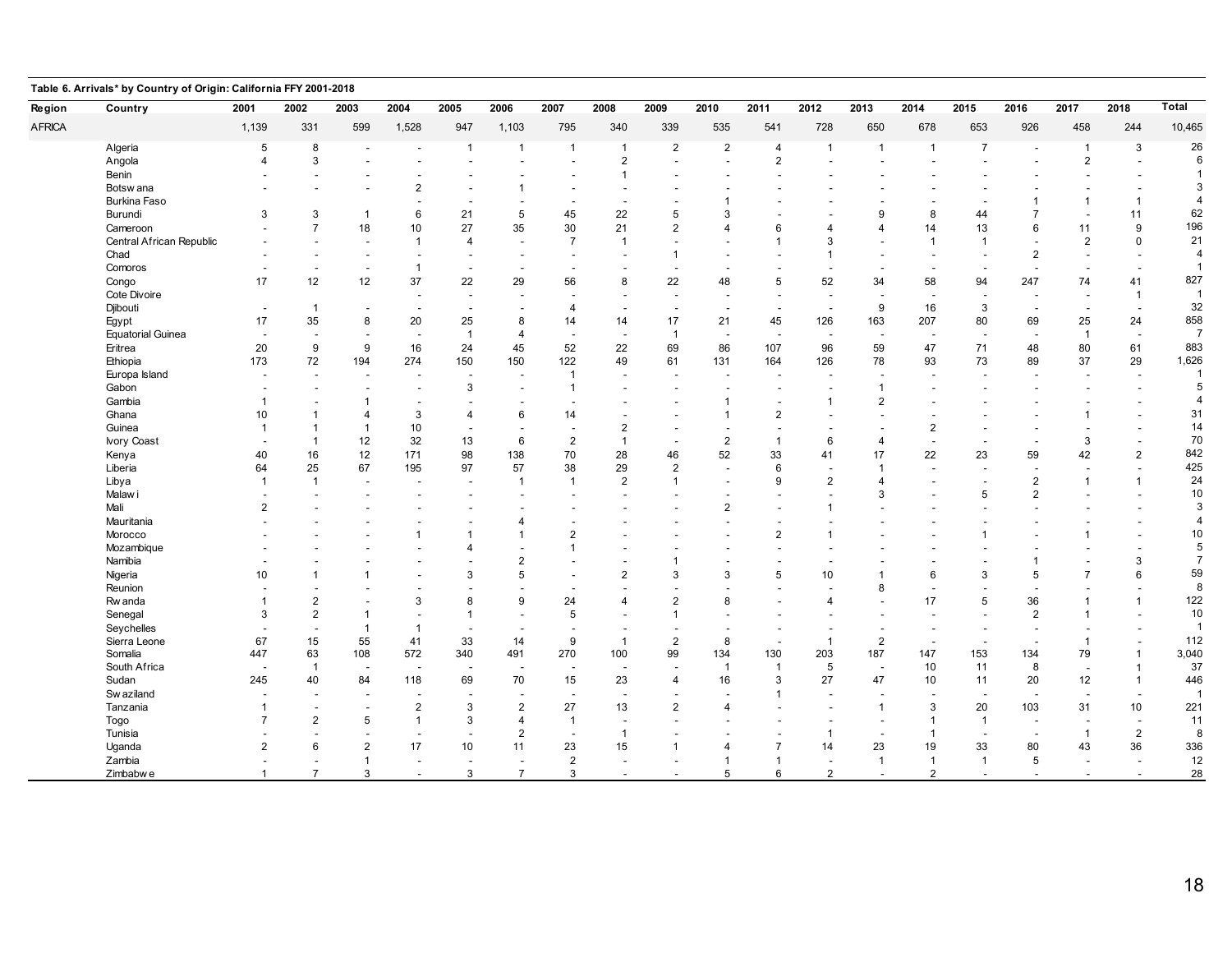| Table 6 (continued). Arrivals* by Country of Origin: California FFY 2004-2017 |                       |                |                          |                          |                          |                          |                          |                          |                          |                          |                               |                          |                          |                          |                |                          |                                            |                |                          |                       |
|-------------------------------------------------------------------------------|-----------------------|----------------|--------------------------|--------------------------|--------------------------|--------------------------|--------------------------|--------------------------|--------------------------|--------------------------|-------------------------------|--------------------------|--------------------------|--------------------------|----------------|--------------------------|--------------------------------------------|----------------|--------------------------|-----------------------|
| <b>Region</b>                                                                 | Country               | 2001           | 2002                     | 2003                     | 2004                     | 2005                     | 2006                     | 2007                     | 2008                     | 2009                     | 2010                          | 2011                     | 2012                     | 2013                     | 2014           | 2015                     | 2016                                       | 2017           | 2018                     | <b>Total</b>          |
| EAST&                                                                         |                       | 1,917          |                          | 817                      |                          |                          |                          | 2,006                    |                          |                          |                               |                          |                          | 952                      |                |                          | 974                                        | 325            | 297                      | 26,186                |
| SOUTHEAST                                                                     |                       |                | 1,987                    |                          | 3,799                    | 5,623                    | 3,261                    |                          | 1,394                    | 1,254                    | 1,486                         | 1,060                    | 938                      |                          | 1,721          | 1,096                    |                                            |                |                          |                       |
|                                                                               | Bangladesh            | 25             | 13                       | $\overline{7}$           | $\overline{\phantom{a}}$ |                          | 19                       | 10                       | $\overline{\phantom{a}}$ |                          | 3                             | $\overline{\phantom{a}}$ | 4                        | 3                        | $\overline{2}$ | 6                        | 3                                          |                | $\overline{4}$           | 54                    |
|                                                                               | Brunei                |                | $\overline{\phantom{a}}$ | $\mathbf{1}$             | $\overline{\phantom{a}}$ | $\overline{\phantom{a}}$ | $\overline{\phantom{a}}$ | $\overline{a}$           | $\overline{\phantom{a}}$ | $\overline{\phantom{a}}$ | $\overline{\phantom{a}}$      | $\overline{\phantom{a}}$ | $\overline{\phantom{a}}$ | $\overline{\phantom{a}}$ | $\overline{a}$ | ۰.                       | $\overline{\phantom{a}}$                   |                | $\overline{\phantom{a}}$ | $\overline{1}$        |
|                                                                               | Burma/Myanmar         | 106            | 52                       | 24                       | 83                       | 121                      | 73                       | 514                      | 556                      | 306                      | 248                           | 277                      | 320                      | 224                      | 136            | 193                      | 77                                         | 34             | 32                       | 3,194                 |
|                                                                               | Cambodia              | $\overline{7}$ | 11                       | $\overline{2}$           | 8                        | 11                       | 14                       | $\overline{7}$           | 3                        | 2                        | $\overline{4}$                | $\overline{1}$           |                          | $\overline{1}$           | 15             | 3                        | $\overline{2}$                             |                | $\sim$                   | 71                    |
|                                                                               | China                 | 645            | 1,199                    | 363                      | 1,407                    | 1,803                    | 1,838                    | 863                      | 390                      | 349                      | 777                           | 339                      | 388                      | 501                      | 1,328          | 736                      | 774                                        | 224            | 202                      | 11,919                |
|                                                                               | Hong Kong             |                |                          |                          | $\mathbf{1}$             |                          |                          | $\overline{\phantom{a}}$ |                          |                          |                               |                          |                          | $\overline{1}$           |                |                          |                                            |                | $\blacksquare$           | 3                     |
|                                                                               | Indonesia             | 44             | 24                       | 6                        | 6                        | $\overline{7}$           | 13                       | 13                       | 13                       | 5                        | 9                             | 14                       | $\overline{2}$           | 5                        | 11             | $\overline{4}$           | 3                                          | 5              | 3                        | 113                   |
|                                                                               | Japan                 |                |                          | $\overline{2}$           |                          |                          | $\overline{1}$           |                          | $\overline{1}$           |                          |                               |                          |                          |                          | $\overline{1}$ | -1                       |                                            |                |                          | $\overline{4}$        |
|                                                                               | Korea, North          |                |                          |                          |                          |                          | $\overline{2}$           |                          |                          | $\overline{2}$           |                               | $\overline{2}$           | -1                       | $\overline{2}$           | 5              |                          | $\mathbf{1}$                               | 2              |                          | 18                    |
|                                                                               | Korea, South          |                |                          |                          | $\sim$                   | $\sqrt{2}$               | -1                       | $\overline{\phantom{a}}$ |                          | $\overline{2}$           |                               | 4                        | $\overline{4}$           | 10                       |                | $\overline{4}$           | $\mathbf 1$                                |                | $\overline{c}$           | 32                    |
|                                                                               | Laos                  |                | 23                       | 10                       | 480                      | 828                      | 113                      | 28                       | 4                        | $\overline{2}$           | $\overline{2}$                | 43                       | 5                        | $\sim$                   |                |                          |                                            |                | $\blacksquare$           | 1,505                 |
|                                                                               | Malaysia              |                | $\mathbf{1}$             | 2                        | $\overline{2}$           |                          |                          | $\overline{\phantom{a}}$ | $\overline{\mathbf{A}}$  | 5                        | 6                             | 9                        | 18                       | 17                       | 11             | 30                       | 17                                         |                | 5                        | 128                   |
|                                                                               | Maldives              |                | $\overline{2}$           |                          |                          |                          | $\overline{1}$           | $\overline{\phantom{a}}$ |                          | $\overline{1}$           |                               |                          |                          |                          |                |                          |                                            |                |                          | $\overline{2}$        |
|                                                                               | Mongolia              |                |                          |                          | 16                       | $\overline{7}$           | 17                       | 40                       | 17                       | 38                       | 32                            | 39                       | 13                       | 15                       | 5              | -1                       | $\overline{4}$                             | 5              | 6                        | 255                   |
|                                                                               | Nepal                 | 6              | 3                        | 6                        | 16                       | 25                       | 76                       | 69                       | 72                       | 156                      | 122                           | 220                      | 139                      | 104                      | 116            | 46                       | 43                                         | 24             | 31                       | 1,259                 |
|                                                                               | Philippines           |                | 8                        |                          | $\overline{2}$           | 31                       | 170                      | $\overline{4}$           | 3                        | $\overline{4}$           | 12                            | 5                        | 12                       | 17                       | 59             | 34                       | 26                                         | 24             | 6                        | 409                   |
|                                                                               | Singapore             |                |                          |                          |                          |                          |                          |                          |                          |                          | $\overline{\phantom{a}}$      |                          | $\overline{1}$           | $\overline{\phantom{a}}$ |                |                          |                                            |                |                          |                       |
|                                                                               | Taiw an               |                | -1                       |                          |                          |                          |                          |                          | $\overline{2}$           |                          | $\overline{1}$                |                          |                          | $\overline{\phantom{a}}$ |                |                          |                                            |                |                          |                       |
|                                                                               | Thailand              | 5              | $\overline{2}$           | 5                        | 1,494                    | 2,209                    | 236                      | 140                      | 92                       | 47                       | 81                            | 103                      | 22                       | 37                       | 24             | 35                       | 19                                         |                | 5                        | 4,545                 |
|                                                                               | Tibet                 |                | $\overline{\phantom{a}}$ | $\overline{\phantom{a}}$ | $5\phantom{.0}$          | 23                       | 10                       | 3                        | $\overline{2}$           | 6                        | $\overline{4}$                |                          | $\overline{1}$           | $\overline{1}$           |                | $\overline{\phantom{a}}$ |                                            |                |                          | 55                    |
|                                                                               | Vietnam               | 1,071          | 648                      | 376                      | 279                      | 555                      | 677                      | 315                      | 234                      | 329                      | 185                           | $\overline{4}$           | 8                        | 14                       | $\overline{7}$ | 3                        | $\overline{4}$                             | $\overline{1}$ | $\mathbf{1}$             | 2,616                 |
| EUROPE &                                                                      |                       | 3,765          | 3,254                    | 2,652                    | 2,307                    | 1,928                    | 1,739                    | 1,060                    | 613                      | 502                      | 497                           | 377                      | 374                      | 198                      | 329            | 527                      | 784                                        | 1,087          | 679                      | 13,004                |
| CENTRAL                                                                       |                       |                |                          |                          |                          |                          |                          |                          |                          |                          |                               |                          |                          |                          |                |                          |                                            |                |                          |                       |
|                                                                               | Albania               | $\overline{1}$ | $\overline{1}$           | $\sqrt{5}$               | $\overline{\phantom{a}}$ | $\overline{2}$           | $\overline{\phantom{a}}$ | $\overline{\phantom{a}}$ | $\overline{1}$           | $\overline{\phantom{a}}$ |                               |                          |                          |                          |                | $\overline{\phantom{a}}$ |                                            |                | $\overline{\phantom{a}}$ | 3                     |
|                                                                               | Armenia               | 193            | 558                      | 501                      | 282                      | 348                      | 423                      | 256                      | 114                      | 47                       | 33                            | 56                       | 39                       | 25                       | 45             | 57                       | 68                                         | 48             | 59                       | 1,900                 |
|                                                                               | Austria               | 13             | $\overline{1}$           | $\overline{1}$           | $\overline{4}$           | $\overline{4}$           | $\overline{a}$           | $\overline{1}$           | $\overline{7}$           | $\overline{\phantom{a}}$ | $\overline{1}$                |                          | $\overline{1}$           | $\overline{a}$           |                | $\overline{\phantom{a}}$ | $\overline{\phantom{a}}$                   |                | $\overline{\phantom{a}}$ | 18                    |
|                                                                               | Azerbaijan            | 29             | 16                       | 40                       | 57                       | 32                       | 20                       | 6                        | $\overline{\phantom{a}}$ | 3                        | 5                             | 8                        | $\overline{7}$           | $\overline{4}$           | 3              | $\overline{1}$           | $\overline{7}$                             | $\overline{7}$ | $\overline{4}$           | 164                   |
|                                                                               | Belarus               | 164            | 166                      | 173                      | 114                      | 86                       | 92                       | 34                       | 32                       | 18                       | 38                            | 21                       | 13                       | 6                        | 17             | 29                       | 22                                         | 15             | 54                       | 591                   |
|                                                                               | Bosnia & Herzegovina  | 329            | 137                      | 42                       | 28                       | $\overline{7}$           |                          |                          | $\overline{\phantom{a}}$ |                          | $\overline{\phantom{a}}$      |                          |                          |                          |                |                          | $\overline{\phantom{a}}$                   |                |                          | 36                    |
|                                                                               | Bulgaria              | 6              | 17                       | 6                        | 5                        | 6                        | $\boldsymbol{\Delta}$    |                          | $\overline{1}$           |                          | $\mathbf 2$<br>$\overline{2}$ |                          | $\overline{2}$           | $\mathbf{1}$             |                |                          | $\overline{2}$                             |                |                          | 22                    |
|                                                                               | Croatia               | 20             | 6                        |                          | 3                        |                          |                          |                          |                          |                          |                               |                          |                          |                          |                | $\overline{2}$           | $\overline{\phantom{a}}$<br>$\overline{2}$ |                |                          | 6<br>6                |
|                                                                               | Cyprus                |                |                          |                          |                          |                          |                          |                          |                          |                          |                               |                          |                          |                          |                |                          |                                            |                |                          | $\overline{4}$        |
|                                                                               | <b>Czech Republic</b> |                | 3                        |                          |                          |                          |                          |                          |                          |                          |                               |                          |                          |                          |                |                          |                                            |                |                          |                       |
|                                                                               | Estonia               | 5              |                          | 3                        | $\overline{1}$           |                          |                          |                          |                          |                          | $\overline{2}$                |                          | $\overline{2}$           |                          |                |                          |                                            |                |                          | 3<br>$\overline{7}$   |
|                                                                               | France                |                | 16                       | 27                       | $\overline{\phantom{a}}$ |                          | 29                       | $\overline{\phantom{a}}$ | $\mathbf 1$              | 1<br>9                   |                               | 5                        |                          |                          |                | $\overline{1}$           |                                            |                | 3                        |                       |
|                                                                               | Georgia               | 13<br>9        | $\overline{2}$           | $\overline{1}$           | 12                       | 16<br>$\overline{2}$     |                          | 12                       | 12<br>$\overline{1}$     |                          |                               |                          |                          |                          |                | $\overline{2}$           |                                            |                | 1                        | 114<br>$\overline{7}$ |
|                                                                               | Germany               |                |                          |                          |                          |                          |                          |                          |                          |                          | 3                             |                          |                          |                          |                |                          |                                            |                |                          |                       |
|                                                                               | Greece                |                |                          |                          |                          |                          | -1                       | -1                       |                          | $\overline{2}$           |                               | $\overline{2}$           |                          |                          |                |                          |                                            |                |                          | 11                    |
|                                                                               | Hungary               |                |                          |                          |                          |                          |                          |                          |                          |                          |                               | $\mathbf 1$              |                          |                          |                |                          |                                            |                |                          | $\mathbf{1}$          |
|                                                                               | Iceland               |                |                          | $\overline{2}$           |                          |                          |                          | -1                       | 3                        | $\overline{2}$           |                               |                          | $\mathcal{P}$            |                          |                |                          |                                            |                |                          | 9<br>$\overline{7}$   |
|                                                                               | Ireland               |                |                          |                          |                          |                          |                          |                          |                          | $\overline{2}$           | 1                             |                          |                          |                          |                |                          |                                            |                |                          |                       |
|                                                                               | Isle of Man           |                |                          |                          |                          |                          |                          |                          | $\Delta$                 |                          | 1                             |                          |                          |                          |                |                          |                                            |                |                          | $\overline{1}$        |
|                                                                               | Kazakhstan            | 61             | 68                       | 52                       | 98                       | 33                       | 53                       | 12                       |                          | 11                       | 8                             | 12                       | 13                       | $\overline{\phantom{a}}$ | 3              | 13                       | 22                                         | g              | 31                       | 322                   |
|                                                                               | Kyrgyzstan            | $\overline{7}$ | $\overline{7}$           | 6                        | 8                        | $\overline{7}$           | 6                        | $\overline{7}$           |                          | 1                        | 1                             | 6                        | 8                        | 11                       | 6              | 8                        | 8                                          |                | $\mathbf{1}$             | 82                    |
|                                                                               | Latvia                | 20             | $\overline{7}$           | 16                       | 3                        | $\overline{7}$           |                          | $\Delta$                 | $\overline{2}$           |                          |                               |                          |                          | $\mathbf{1}$             |                |                          | 1                                          | g              |                          | 27                    |
|                                                                               | Lithuania             | 5              | 3                        |                          | 3                        |                          |                          |                          | $\mathbf 1$              |                          |                               |                          |                          |                          |                |                          |                                            |                |                          | 6                     |
|                                                                               | Malta                 |                |                          |                          |                          |                          |                          | $\overline{1}$           |                          | 3                        | $\overline{1}$                |                          | -1                       | $\overline{\phantom{a}}$ |                | $\overline{2}$           |                                            |                |                          | 8                     |
|                                                                               | Moldova               | 348            | 249                      | 188                      | 409                      | 262                      | 179                      | 136                      | 117                      | 128                      | 97                            | 88                       | 80                       | 17                       | 32             | 75                       | 82                                         | 93             | 77                       | 1,872                 |
|                                                                               | Monaco                |                |                          |                          |                          |                          |                          | $\blacksquare$           | $\overline{\phantom{a}}$ |                          | $\overline{\phantom{a}}$      |                          |                          |                          | $\overline{1}$ |                          |                                            |                | $\overline{\phantom{a}}$ | $\overline{1}$        |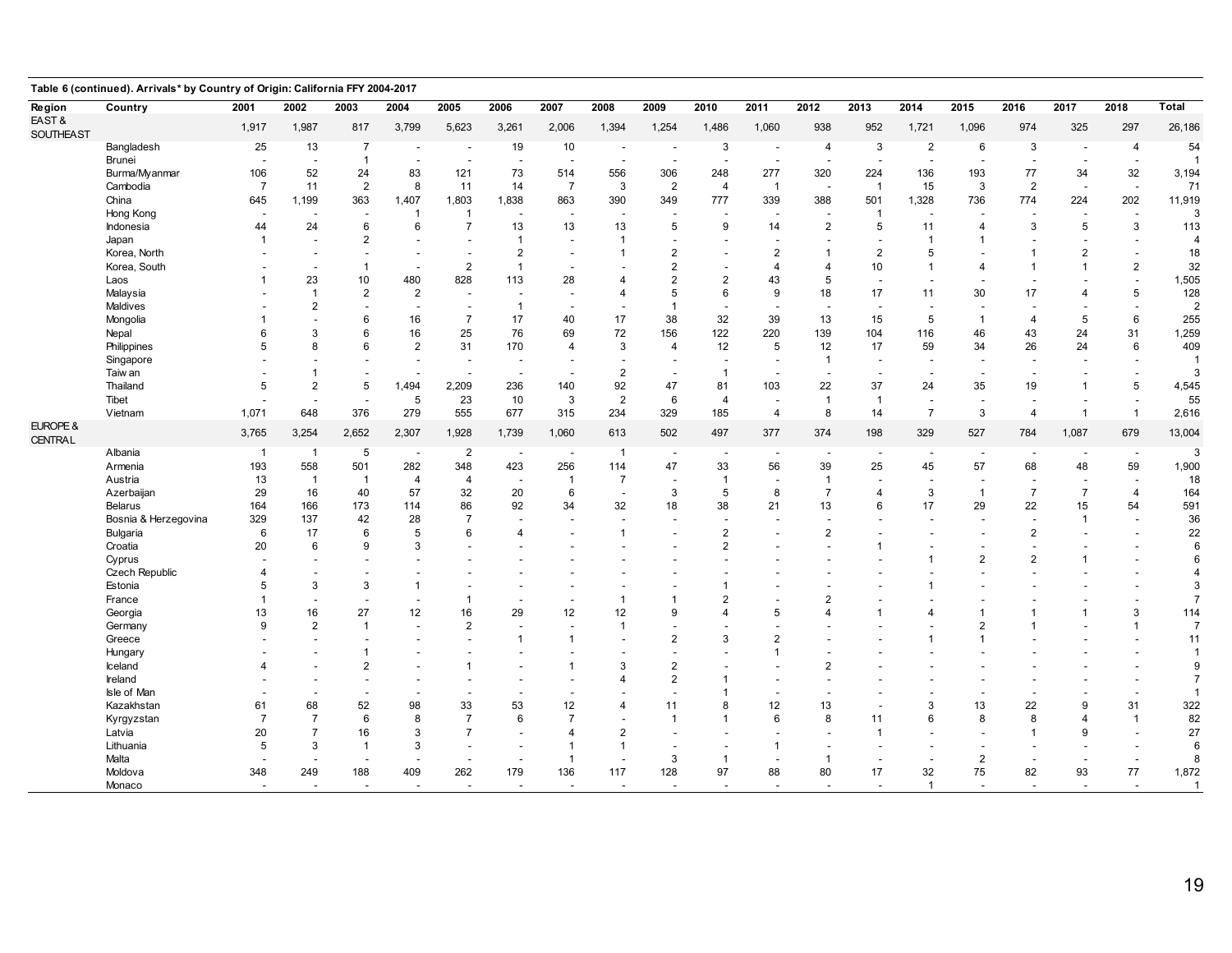| Table 6 (continued). Arrivals* by Country of Origin: California FY 2001-2018 |                   |                |                          |                          |                          |                          |                          |                          |                |                          |                                 |                         |                |                          |                                 |                          |                                 |                |                                 |                |
|------------------------------------------------------------------------------|-------------------|----------------|--------------------------|--------------------------|--------------------------|--------------------------|--------------------------|--------------------------|----------------|--------------------------|---------------------------------|-------------------------|----------------|--------------------------|---------------------------------|--------------------------|---------------------------------|----------------|---------------------------------|----------------|
| Region<br>EUROPE &<br><b>CENTRAL</b>                                         | Country           | 2001           | 2002                     | 2003                     | 2004                     | 2005                     | 2006                     | 2007                     | 2008           | 2009                     | 2010                            | 2011                    | 2012           | 2013                     | 2014                            | 2015                     | 2016                            | 2017           | 2018                            | <b>Total</b>   |
|                                                                              | Montenegro        |                |                          |                          |                          |                          |                          |                          |                |                          |                                 |                         |                |                          |                                 |                          |                                 |                |                                 |                |
|                                                                              | Netherlands       |                |                          |                          |                          |                          |                          |                          |                |                          |                                 |                         |                |                          |                                 |                          |                                 |                |                                 |                |
|                                                                              | Norw ay           |                |                          |                          |                          |                          |                          |                          |                |                          |                                 |                         |                |                          |                                 |                          |                                 |                |                                 |                |
|                                                                              | Poland            |                |                          |                          |                          | 5                        |                          |                          |                |                          |                                 |                         |                |                          |                                 |                          |                                 |                |                                 | 8              |
|                                                                              | Romania           | 5              | 17                       | 33                       | 20                       | 11                       | 3                        | 3                        |                |                          | $\overline{c}$                  |                         | $\overline{2}$ | $\mathbf{1}$             |                                 |                          |                                 |                | $\overline{\phantom{a}}$        | 43             |
|                                                                              | Russia            | 765            | 534                      | 385                      | 378                      | 320                      | 263                      | 178                      | 80             | 76                       | 100                             | 54                      | 79             | 50                       | 36                              | 72                       | 110                             | 97             | 73                              | 1,966          |
|                                                                              | San Marino        |                |                          |                          | $\overline{\phantom{a}}$ |                          |                          |                          | $\overline{1}$ |                          |                                 |                         |                | $\overline{\phantom{a}}$ |                                 |                          |                                 |                |                                 |                |
|                                                                              | Serbia            | 5              | $\overline{2}$           | $\overline{2}$           | 3                        |                          |                          |                          |                |                          |                                 |                         |                |                          |                                 |                          |                                 |                | $\overline{1}$                  | $\overline{7}$ |
|                                                                              | Slovakia          |                |                          |                          |                          |                          |                          |                          |                |                          |                                 |                         |                |                          |                                 |                          |                                 |                |                                 |                |
|                                                                              | Slovenia          |                |                          |                          |                          |                          |                          |                          |                |                          |                                 |                         |                |                          |                                 |                          |                                 |                |                                 |                |
|                                                                              | Sw eden           |                |                          |                          |                          |                          |                          |                          |                |                          |                                 |                         |                |                          |                                 |                          | 2                               |                |                                 | 4              |
|                                                                              | Tajikistan        | 6              | -1                       |                          | 3                        | 8                        |                          |                          |                |                          | 5                               | 4                       |                |                          | 5                               | 3                        | 6                               |                |                                 | 41             |
|                                                                              | Turkey            | 3              | 18                       | 8                        | 5                        |                          | 3                        | $\overline{7}$           | 13             | 19                       | 34                              | 17                      | 11             | 9                        | 26                              | 18                       | 29                              | 13             | 9                               | 213            |
|                                                                              | Turkmenistan      | 3              |                          |                          | $\overline{4}$           | 3                        | $\overline{4}$           | 9                        | $\overline{2}$ | 5                        |                                 | $\overline{\mathbf{A}}$ | 3              | 11                       |                                 | $\overline{2}$           |                                 |                |                                 | 47             |
|                                                                              | Ukraine           | 1,605          | 1,367                    | 1,109                    | 798                      | 618                      | 473                      | 347                      | 200            | 156                      | $\overline{\phantom{a}}$<br>112 | 66                      | 71             | 48                       | $\overline{\phantom{a}}$<br>124 | 230                      | $\overline{\phantom{a}}$<br>399 | 784            | $\overline{\phantom{a}}$<br>361 | 4,787          |
|                                                                              |                   |                |                          |                          |                          |                          |                          |                          | $\overline{1}$ | $\overline{1}$           | 3                               |                         | $\overline{1}$ | $\overline{1}$           |                                 |                          | $\overline{1}$                  | -1             |                                 | 9              |
|                                                                              | United Kingdom    | $\overline{2}$ |                          |                          |                          |                          |                          |                          |                |                          |                                 |                         |                |                          |                                 |                          |                                 | 3              | $\overline{\phantom{a}}$        |                |
|                                                                              | Uzbekistan        | 121            | 56                       | 32                       | 66                       | 149                      | 182                      | 44                       | 15             | 16                       | 40                              | 32                      | 30             | 12                       | 18                              | 10                       | 21                              |                | $\mathbf{3}$                    | 641            |
|                                                                              | Vatican City      |                |                          |                          | $\overline{a}$           |                          | $\overline{1}$           | $\overline{\phantom{a}}$ |                |                          |                                 |                         |                | $\sim$                   |                                 |                          |                                 |                |                                 | -1             |
|                                                                              | Yugoslavia        | 14             | $\overline{2}$           | $\overline{4}$           | 3                        | $\blacksquare$           | $\overline{\phantom{a}}$ | $\sim$                   |                | $\overline{\phantom{a}}$ | $\overline{1}$                  |                         |                | $\sim$                   | $\overline{a}$                  | $\overline{\phantom{a}}$ | ÷,                              |                | $\sim$                          | $\overline{4}$ |
| LATIN<br>AMERICA &                                                           |                   | 228            | 180                      | 116                      | 367                      | 257                      | 256                      | 272                      | 186            | 294                      | 277                             | 302                     | 287            | 302                      | 308                             | 348                      | 643                             | 586            | 382                             | 4,685          |
|                                                                              | Argentina         |                |                          | $\overline{2}$           | $\overline{1}$           | $\overline{\phantom{a}}$ | $\overline{2}$           | $\overline{1}$           |                | $\overline{\phantom{a}}$ | $\overline{1}$                  |                         |                | $\mathbf{1}$             |                                 |                          |                                 |                |                                 | 6              |
|                                                                              | Aruba             |                | $\overline{1}$           |                          | $\mathbf{1}$             |                          |                          |                          |                |                          |                                 |                         |                |                          |                                 |                          |                                 |                |                                 |                |
|                                                                              | Bahamas           |                |                          |                          |                          |                          |                          |                          |                |                          |                                 |                         |                |                          |                                 |                          |                                 |                |                                 | -1             |
|                                                                              | Belize            |                |                          |                          |                          |                          |                          |                          |                |                          |                                 |                         |                |                          |                                 |                          |                                 |                |                                 | Δ              |
|                                                                              | Bermuda           |                |                          |                          | 4                        |                          |                          | $\overline{2}$           |                |                          |                                 |                         |                |                          |                                 |                          |                                 |                |                                 | $\overline{7}$ |
|                                                                              | Bolivia           |                |                          |                          |                          |                          |                          |                          |                |                          |                                 |                         |                |                          |                                 |                          |                                 |                |                                 | 6              |
|                                                                              | Brazil            |                |                          |                          | $\overline{2}$           |                          | $\overline{4}$           | 3                        |                | 16                       | 15                              | 5                       | 9              | $\overline{7}$           |                                 | 6                        | 3                               | 18             | 5                               | 102            |
|                                                                              | Chile             |                | 3                        |                          | 5                        | 5                        | 9                        | $\mathbf{1}$             |                |                          |                                 |                         | 3              |                          |                                 |                          |                                 |                |                                 | 24             |
|                                                                              | Colombia          |                |                          |                          | 53                       | 30                       | 24                       | 22                       | 6              | 3                        | 9                               | $\mathbf 1$             | 5              | $\mathbf{1}$             | 8                               | 11                       | 8                               |                | 3                               | 185            |
|                                                                              | Costa Rica        |                | 17                       | 19                       | $\overline{\phantom{a}}$ | $\overline{1}$           |                          | $\overline{\phantom{a}}$ |                |                          | $\overline{\phantom{a}}$        |                         | -1             | $\overline{\phantom{a}}$ |                                 | $\overline{\phantom{a}}$ |                                 | 3              | $\overline{\phantom{a}}$        | 5              |
|                                                                              | Cuba              |                | $\overline{\phantom{a}}$ | $\overline{\phantom{a}}$ | 265                      | 167                      | 155                      | 187                      | 134            | 198                      | 142                             | 105                     | 99             | 114                      | 135                             | 167                      | 192                             | 51             | 14                              | 2,125          |
|                                                                              | Domincan Republic | 186            | 120                      | 55                       | $\overline{\phantom{a}}$ |                          |                          |                          |                |                          | $\overline{\phantom{a}}$        |                         |                | $\overline{\phantom{a}}$ |                                 | $\overline{a}$           | $\overline{\phantom{a}}$        |                | $\overline{1}$                  |                |
|                                                                              | 日 Salvador        | -1             |                          |                          | $\overline{\phantom{a}}$ | 14                       | 9                        | $\overline{1}$           | $\overline{7}$ | 14                       | 14                              | 21                      | 10             | 17                       | 28                              | 33                       | 121                             | 239            | 189                             | 717            |
|                                                                              | Guatemala         | 8              | $\overline{7}$           | 5                        | 21                       | 26                       | 41                       | 25                       | 15             | 30                       | 32                              | 27                      | 23             | 22                       | 38                              | 49                       | 53                              | 80             | 53                              | 535            |
|                                                                              | Haiti             | 9              | 24                       | 16                       | $\overline{2}$           |                          |                          | 8                        | 8              | $\overline{1}$           | 20                              | 104                     | 90             | 92                       | 34                              | 17                       | 206                             | 121            | 44                              | 747            |
|                                                                              | Honduras          |                | $\mathbf{1}$             |                          |                          |                          |                          | 3                        |                |                          | 8                               | $\overline{4}$          | 5              | 8                        | 12                              | 26                       | 25                              | 30             | 29                              | 152            |
|                                                                              | Jamaica           |                |                          |                          |                          |                          |                          | $\overline{2}$           |                |                          |                                 | -1                      |                | $\overline{1}$           |                                 |                          |                                 |                | $\overline{\phantom{a}}$        | $\overline{4}$ |
|                                                                              | Mexico            |                |                          |                          |                          |                          |                          | 10                       | 9              | 22                       | 27                              | 24                      | 34             | 32                       | 40                              | 34                       | 25                              | 34             | 27                              | 326            |
|                                                                              | Nicaragua         |                | 3                        |                          |                          |                          |                          |                          |                | $\overline{2}$           | $\overline{4}$                  | $\overline{2}$          |                | $\overline{4}$           | 5                               | 3                        | 6                               | 5              | 3                               | 34             |
|                                                                              | Panama            |                |                          |                          |                          |                          |                          |                          |                |                          |                                 |                         |                |                          |                                 |                          |                                 |                |                                 | $\mathbf{1}$   |
|                                                                              | Paraguay          |                |                          |                          |                          |                          |                          |                          |                |                          |                                 |                         |                |                          |                                 |                          |                                 |                |                                 | -1             |
|                                                                              |                   | ĥ              | 3                        |                          | 6                        |                          | 9                        | $\overline{7}$           | 5              | 8                        | Δ                               | 6                       |                | $\overline{2}$           |                                 | $\overline{2}$           | $\overline{2}$                  | $\overline{2}$ | -1                              | 65             |
|                                                                              | Peru<br>Suriname  |                |                          |                          |                          |                          |                          |                          |                |                          |                                 |                         |                |                          |                                 |                          |                                 |                |                                 | $\mathbf{1}$   |
|                                                                              | Venezuela         |                |                          |                          |                          |                          |                          |                          |                |                          |                                 | $\overline{2}$          | $\overline{2}$ |                          |                                 |                          |                                 |                | 13                              | 6              |
|                                                                              |                   |                | $\mathbf{1}$             |                          |                          |                          |                          |                          |                |                          |                                 |                         |                |                          |                                 |                          |                                 |                |                                 | $\mathbf{1}$   |
|                                                                              | Virgin Islands    |                |                          |                          |                          |                          |                          |                          |                |                          |                                 |                         |                |                          |                                 |                          |                                 |                |                                 |                |